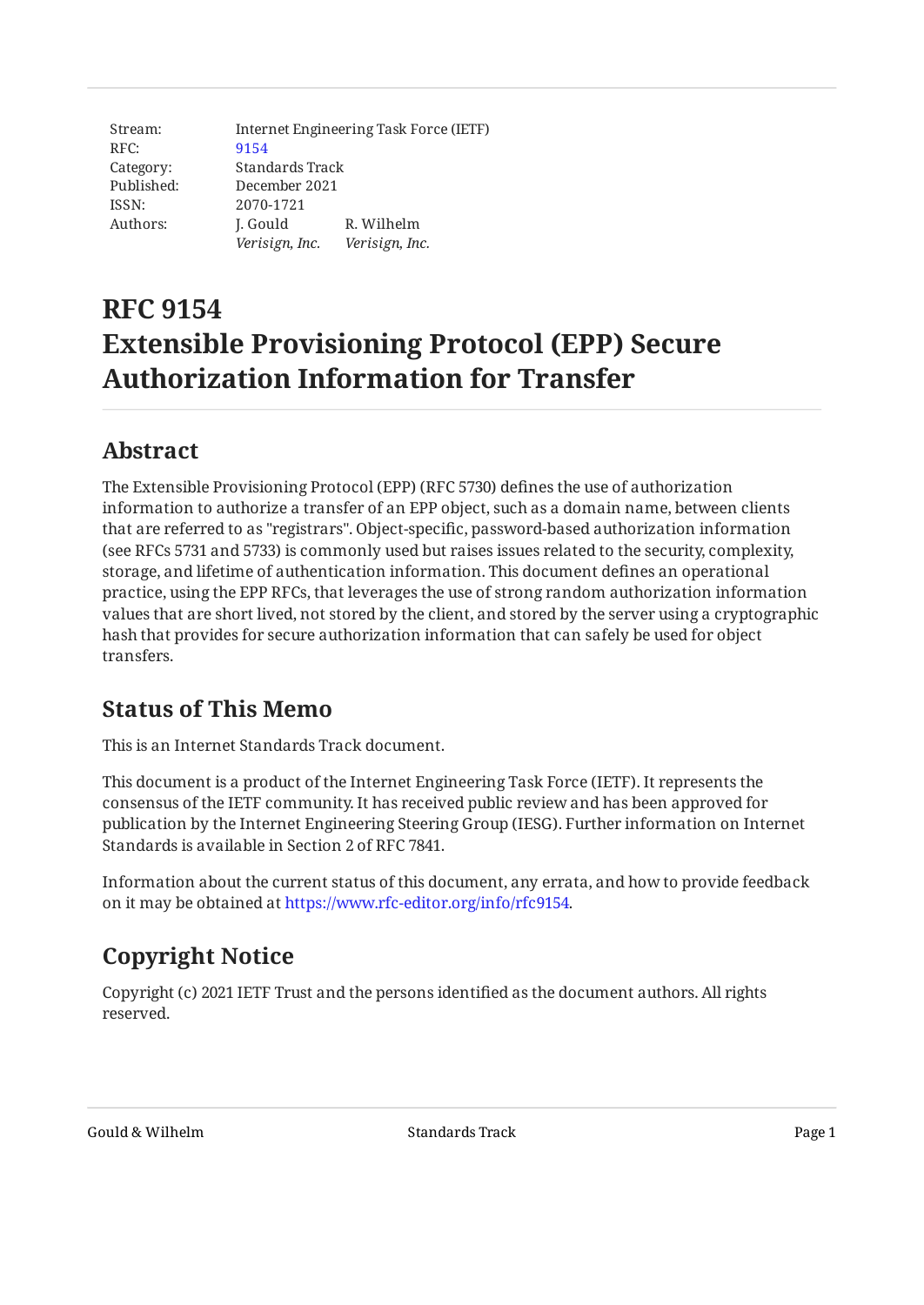This document is subject to BCP 78 and the IETF Trust's Legal Provisions Relating to IETF Documents (<https://trustee.ietf.org/license-info>) in effect on the date of publication of this document. Please review these documents carefully, as they describe your rights and restrictions with respect to this document. Code Components extracted from this document must include Revised BSD License text as described in Section 4.e of the Trust Legal Provisions and are provided without warranty as described in the Revised BSD License.

## <span id="page-1-0"></span>**[Table of Contents](#page-1-0)**

- [1](#page-2-0). [Introduction](#page-2-0)
	- [1.1.](#page-3-0) [Conventions Used in This Document](#page-3-0)
- [2](#page-4-0). [Registrant, Registrar, Registry](#page-4-0)
- [3](#page-5-0). [Signaling Client and Server Support](#page-5-0)
- [4](#page-5-1). [Secure Authorization Information](#page-5-1)
	- [4.1.](#page-6-0) [Secure Random Authorization Information](#page-6-0)
	- [4.2.](#page-6-1) [Authorization Information Time To Live \(TTL\)](#page-6-1)
	- [4.3.](#page-7-0) [Authorization Information Storage and Transport](#page-7-0)
	- [4.4.](#page-7-1) [Authorization Information Matching](#page-7-1)
- [5](#page-8-0). [Create, Transfer, and Secure Authorization Information](#page-8-0)
	- [5.1.](#page-8-1) [<Create> Command](#page-8-1)
	- [5.2.](#page-9-0) [<Update> Command](#page-9-0)
	- [5.3.](#page-12-0) [<Info> Command and Response](#page-12-0)
	- [5.4.](#page-14-0) [<Transfer> Request Command](#page-14-0)
- [6](#page-15-0). [Transition Considerations](#page-15-0)
	- [6.1.](#page-16-0) [Transition Phase 1 Features](#page-16-0)
	- [6.2.](#page-17-0) [Transition Phase 2 Storage](#page-17-0)
	- [6.3.](#page-17-1) [Transition Phase 3 Enforcement](#page-17-1)
- [7](#page-18-0). [IANA Considerations](#page-18-0)
	- [7.1.](#page-18-1) [XML Namespace](#page-18-1)
	- [7.2.](#page-18-2) [EPP Extension Registry](#page-18-2)
- [8](#page-18-3). [Security Considerations](#page-18-3)
- [9](#page-19-0). [References](#page-19-0)
	- [9.1.](#page-19-1) [Normative References](#page-19-1)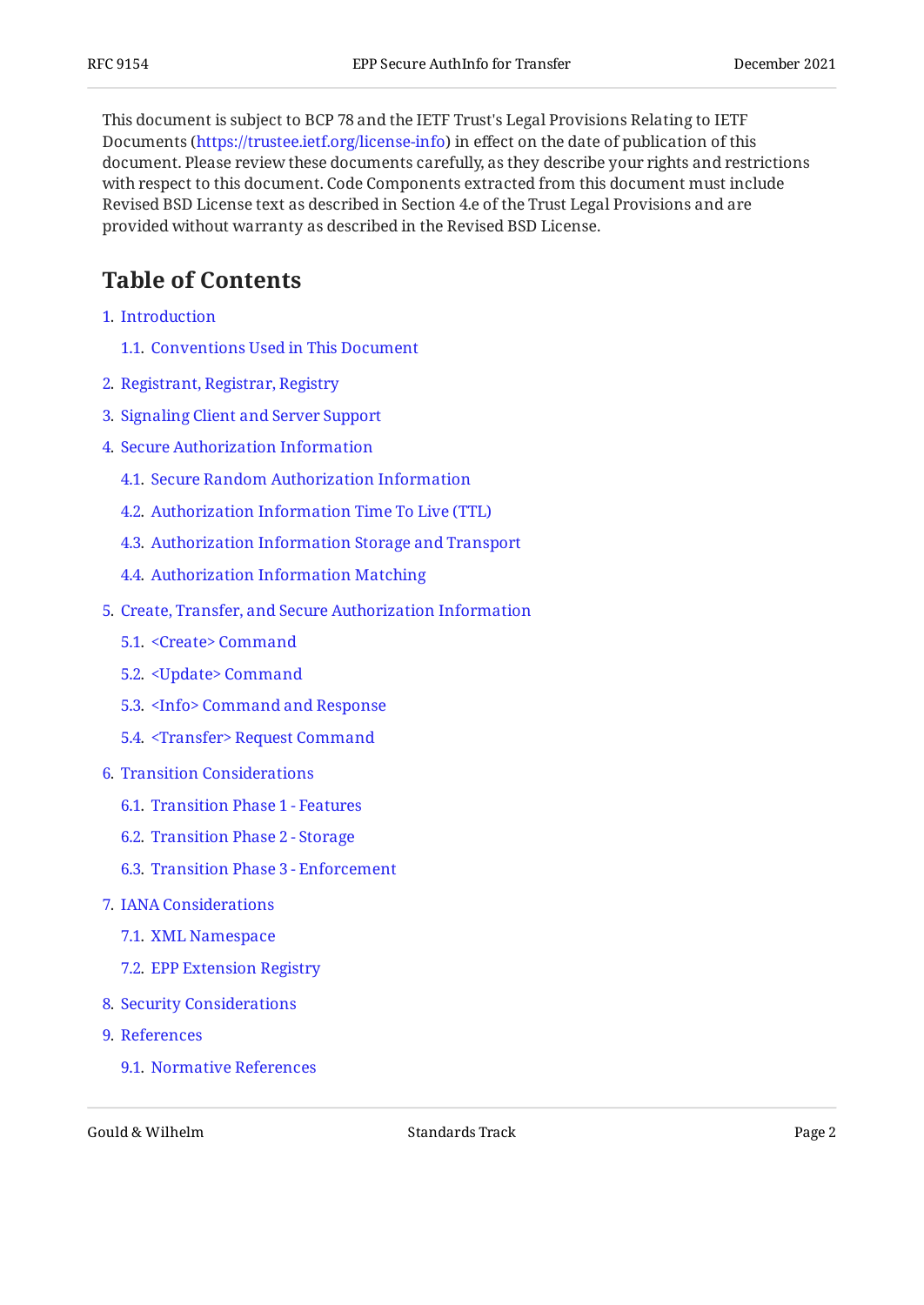[9.2.](#page-20-0) [Informative References](#page-20-0)

[Acknowledgements](#page-20-1) [Authors' Addresses](#page-20-2)

### <span id="page-2-0"></span>**[1. Introduction](#page-2-0)**

The Extensible Provisioning Protocol (EPP) [RFC5730] defines the use of authorization information to authorize a transfer of an EPP object, such as a domain name, between clients that are referred to as "registrars". The authorization information is object specific and has been defined in ["Extensible Provisioning Protocol \(EPP\) Domain Name Mapping"](#page-19-3) [RFC5731] and "[Extensible Provisioning Protocol \(EPP\) Contact Mapping"](#page-19-4) [RFC5733] as password-based authorization information. Other authorization mechanisms can be used, but in practice the password-based authorization information has been used at the time of object creation, managed with the object update, and used to authorize an object transfer request. What has not been considered is the security of the authorization information, which includes the complexity of the authorization information, the Time To Live (TTL) of the authorization information, and where and how the authorization information is stored.

The current/original lifecycle for authorization information involves long-term storage of encrypted (not hashed) passwords, which presents a significant latent risk of password compromise and is not consistent with current best practices. The mechanisms in this document provide a way to avoid long-term password storage entirely and to only require the storage of hashed (not retrievable) passwords instead of encrypted passwords.

This document defines an operational practice, using the EPP RFCs, that leverages the use of strong, random authorization information values that are short lived, not stored by the client, and stored by the server using a cryptographic hash to provide secure authorization information used for transfers. This operational practice can be used to support transfers of any EPP object, where the domain name object as defined in [[RFC5731\]](#page-19-3) is used in this document for illustration purposes. Elements of the practice may be used to support the secure use of the authorization information for purposes other than transfer, but any other purposes and the applicable elements are out of scope for this document.

The overall goal is to have strong, random authorization information values that are short lived and are either not stored or stored as cryptographic hash values by the non-responsible parties. In a registrant, registrar, and registry model, the registrant registers the object through the registrar to the registry. The registrant is the responsible party, and the registrar and the registry are the non-responsible parties. EPP is a protocol between the registrar and the registry, where the registrar is referred to as the "client" and the registry is referred to as the "server". The following are the elements of the operational practice and how the existing features of the EPP RFCs can be leveraged to satisfy them: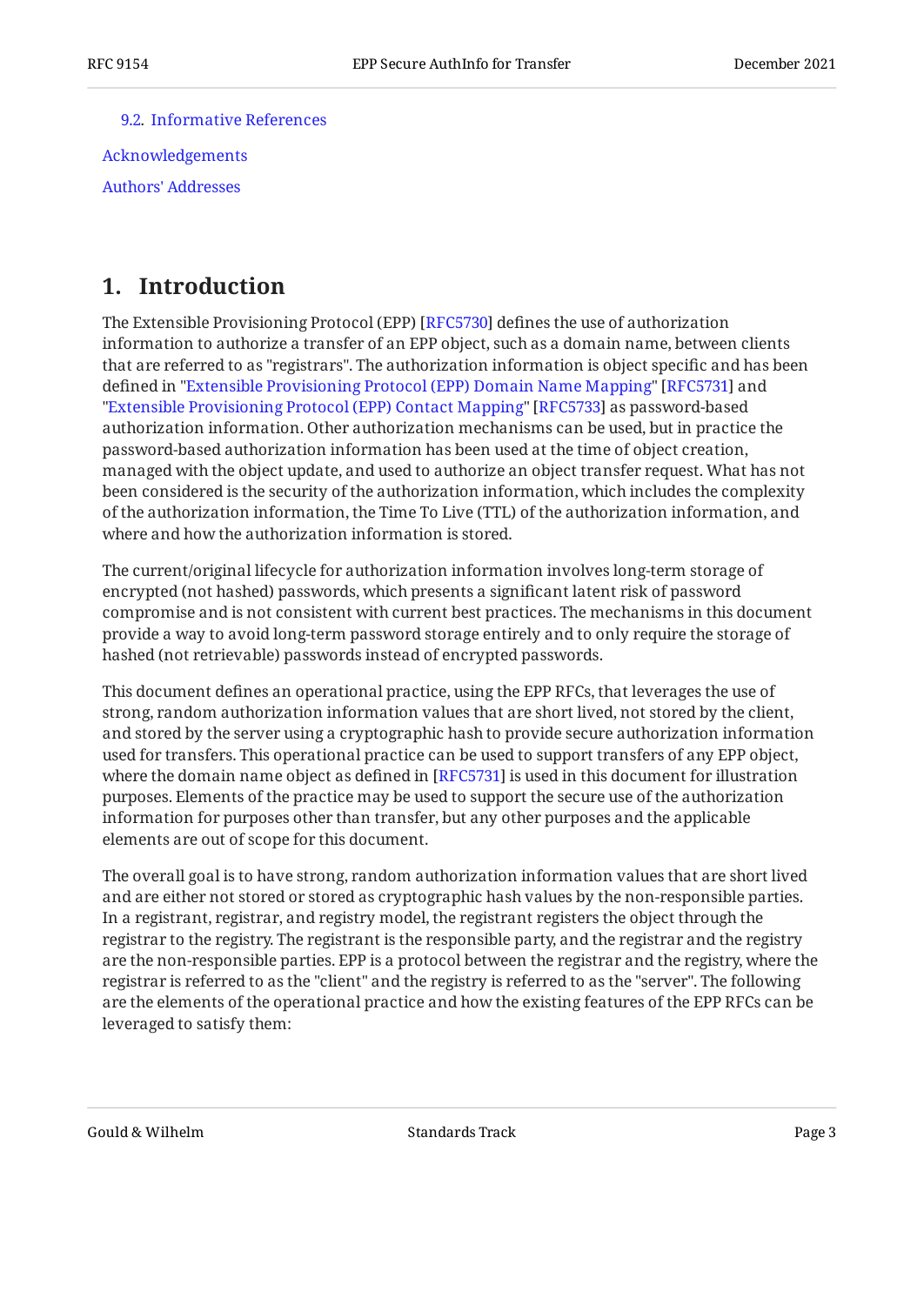- Strong Random Authorization Information: The EPP RFCs define the password-based authorization information value using an XML schema "normalizedString" type, so they don't restrict what can be used in any substantial way. This operational practice defines the recommended mechanism for creating a strong random authorization value that would be generated by the client.
- Short-Lived Authorization Information: The EPP RFCs don't explicitly support short-lived authorization information or a TTL for authorization information, but there are EPP RFC features that can be leveraged to support short-lived authorization information. All of these features are compatible with the EPP RFCs, though not mandatory to implement. As stated in [Section 2.6](https://www.rfc-editor.org/rfc/rfc5731#section-2.6) of [\[RFC5731\]](#page-19-3), authorization information is assigned when a domain object is created, which results in long-lived authorization information. This specification changes the nature of the authorization information from long lived to short lived. If authorization information is set only when a transfer is in process, the server needs to support an empty authorization information value on create, support setting and unsetting authorization information, and support automatically unsetting the authorization information upon a successful transfer. All of these features can be supported by the EPP RFCs.
- Storing Authorization Information Securely: The EPP RFCs don't specify where and how the authorization information is stored in the client or the server, so there are no restrictions on defining an operational practice for storing the authorization information securely. The operational practice will require the client to not store the authorization information and will require the server to store the authorization information using a cryptographic hash with at least a 256-bit hash function, such as SHA-256 [FIPS-180-4], and with a per-authorization information random salt with at least 128 bits. Returning the authorization information set in an EPP info response will not be supported.

#### <span id="page-3-0"></span>**[1.1. Conventions Used in This Document](#page-3-0)**

The key words "MUST", "MUST NOT", "REQUIRED", "SHALL", "SHALL NOT", "SHOULD", "SHOULD NOT", "**RECOMMENDED", "NOT RECOMMENDED", "MAY",** and "OPTIONAL" in this document are to be interpreted as described in BCP 14 [RFC2119] [RFC8174] when, and only when, they appear in all capitals, as shown here.

 $\text{XML}$  [W3C.REC-xml-20081126] is case sensitive. Unless stated otherwise, XML specifications and examples provided in this document **MUST** be interpreted in the character case presented in order to develop a conforming implementation.

In examples, "C:" represents lines sent by a protocol client and "S:" represents lines returned by a protocol server. Indentation and empty space in examples are provided only to illustrate element relationships and are not a required feature of this protocol.

The examples reference XML namespace prefixes that are used for the associated XML namespaces. Implementations **MUST NOT** depend on the example XML namespaces and instead employ a proper namespace-aware XML parser and serializer to interpret and output the XML documents. The example namespace prefixes used and their associated XML namespaces include the following: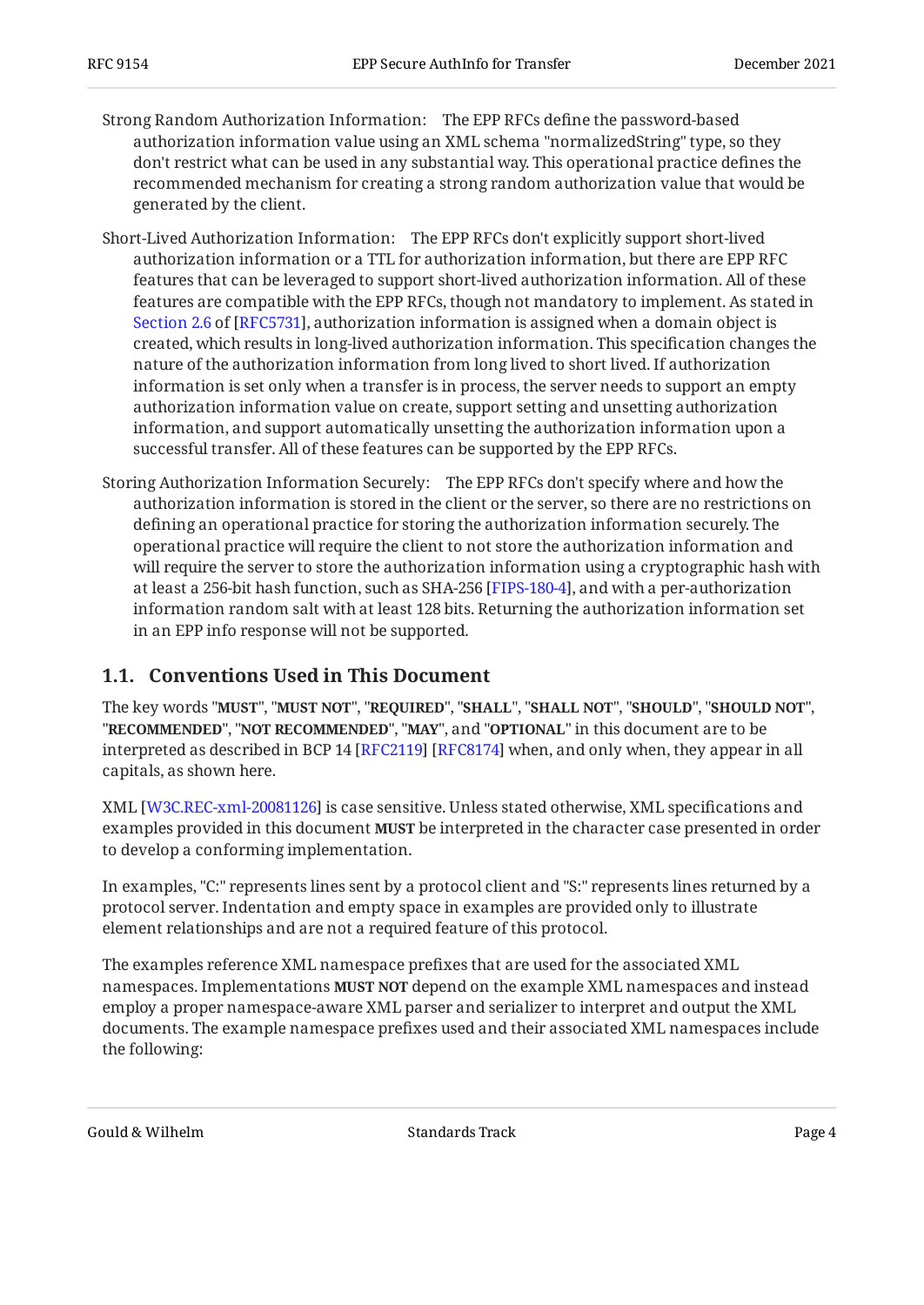domain: urn:ietf:params:xml:ns:domain-1.0

<span id="page-4-0"></span>contact: urn:ietf:params:xml:ns:contact-1.0

# **[2. Registrant, Registrar, Registry](#page-4-0)**

The EPP RFCs refer to "client" and "server", but when it comes to transfers, there are three types of actors that are involved. This document will refer to these actors as "registrant", "registrar", and "registry". [\[RFC8499](#page-20-6)] defines these terms formally for the Domain Name System (DNS). The terms are further described below to cover their roles as actors using the authorization information in the transfer process of any object in the registry, such as a domain name or a contact:

- Registrant: [\[RFC8499\]](#page-20-6) defines the registrant as "an individual or organization on whose behalf a name in a zone is registered by the registry." The registrant can be the owner of any object in the registry, such as a domain name or a contact. The registrant interfaces with the registrar for provisioning the objects. A transfer is coordinated by the registrant to transfer the sponsorship of the object from one registrar to another. The authorization information is meant to authenticate the registrant as the owner of the object to the non-sponsoring registrar and to authorize the transfer.
- Registrar: [\[RFC8499\]](#page-20-6) defines the registrar as "a service provider that acts as a go-between for registrants and registries." The registrar interfaces with the registrant for the provisioning of objects, such as domain names and contacts, and with the registries to satisfy the registrant's provisioning requests. A registrar may (1) directly interface with the registrant or (2) indirectly interface with the registrant, typically through one or more resellers. Implementing a transfer using secure authorization information extends through the registrar's reseller channel up to the direct interface with the registrant. The registrar's interface with the registries uses EPP. The registrar's interface with its reseller channel or the registrant is registrar specific. In the EPP RFCs, the registrar is referred to as the "client", since EPP is the protocol used between the registrar and the registry. The sponsoring registrar is the authorized registrar to manage objects on behalf of the registrant. A non-sponsoring registrar is not authorized to manage objects on behalf of the registrant. A transfer of an object's sponsorship is from one registrar, referred to as the "losing registrar", to another registrar, referred to as the "gaining registrar".
- Registry: [[RFC8499\]](#page-20-6) defines the registry as "the administrative operation of a zone that allows registration of names within that zone." The registry typically interfaces with the registrars over EPP and generally does not interact directly with the registrant. In the EPP RFCs, the registry is referred to as the "server", since EPP is the protocol used between the registrar and the registry. The registry has a record of the sponsoring registrar for each object and provides the mechanism (over EPP) to coordinate a transfer of an object's sponsorship between registrars.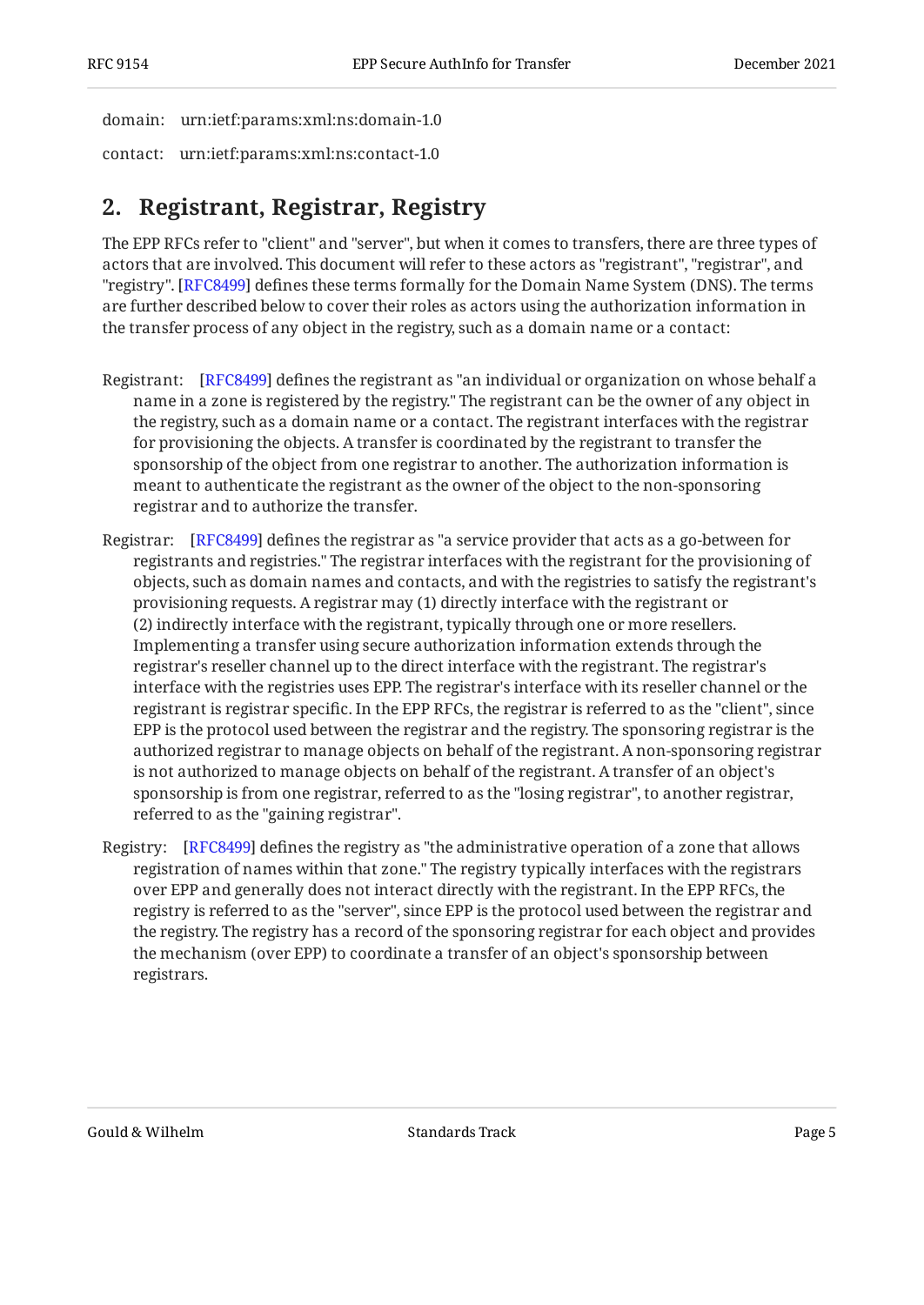# <span id="page-5-0"></span>**[3. Signaling Client and Server Support](#page-5-0)**

This document does not define a new protocol; rather, it defines an operational practice using existing EPP features, where the client and the server can signal support for the operational practice using a namespace URI in the login and greeting extension services. The namespace URI "urn:ietf:params:xml:ns:epp:secure-authinfo-transfer-1.0" is used to signal support for the operational practice. The client includes the namespace URI in an <svcExtension> <extURI> element of the <login> command [[RFC5730\]](#page-19-2). The server includes the namespace URI in an  $<$ svcExtension> $<$ extURI> element of the greeting [RFC5730].

A client that receives the namespace URI in the server's greeting extension services can expect the following supported behavior by the server:

- 1. Support for an empty authorization information value with a <create> command.
- Support for unsetting authorization information with an <update> command. 2.
- 3. Support for validating authorization information with an  $\leq$ info> command.
- 4. Support for not returning an indication of whether the authorization information is set or unset to the non-sponsoring registrar.
- 5. Support for returning an empty authorization information value to the sponsoring registrar when the authorization information is set in an info response.
- 6. Support for allowing the passing of a matching non-empty authorization information value to authorize a transfer.
- 7. Support for automatically unsetting the authorization information upon successful completion of a transfer.

A server that receives the namespace URI in the client's <login> command extension services can expect the following supported behavior by the client:

- 1. Support for the generation of authorization information using a secure random value.
- <span id="page-5-1"></span>2. Support for only setting the authorization information when a transfer is in process.

# **[4. Secure Authorization Information](#page-5-1)**

The EPP RFCs ([RFC5731] and [RFC5733]) use password-based authorization information to support transfer with the <domain:pw> element [\[RFC5731\]](#page-19-3) and with the <contact:pw> element [[RFC5733\]](#page-19-4). Other EPP objects that support password-based authorization information for transfer can use secure authorization information as defined in this document. For authorization information to be secure, it must be generated using a strong random value and have a short TTL. The security of the authorization information is defined in the following sections.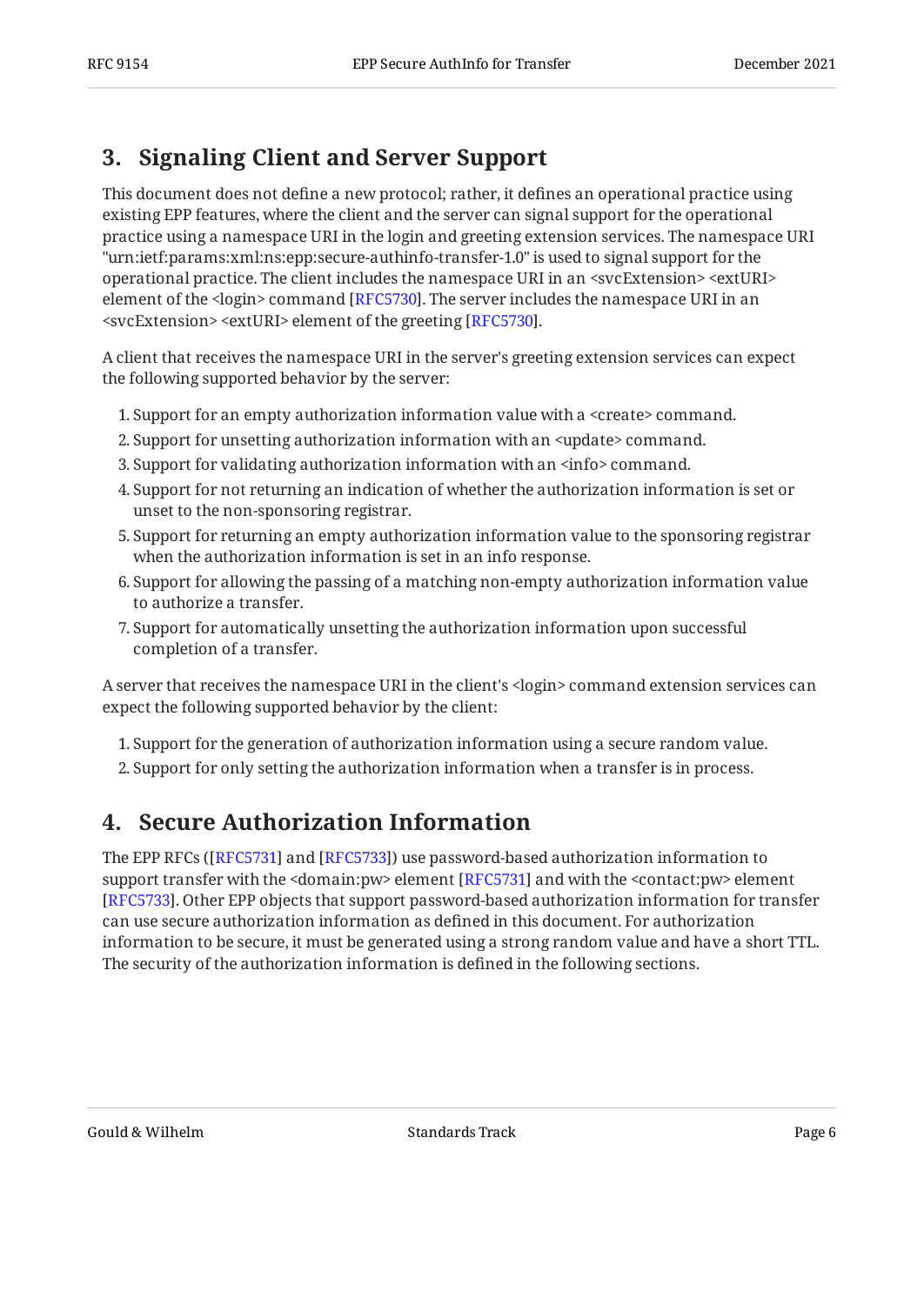### <span id="page-6-0"></span>**[4.1. Secure Random Authorization Information](#page-6-0)**

For authorization information to be secure, it **MUST** be generated using a secure random value. The authorization information is treated as a password, and the required length L of a password, rounded up to the largest whole number, is based on the size N of the set of characters and the desired entropy H, in the equation L = ROUNDUP(H /  $log_2$  N). Given a target entropy, the required

length can be calculated after deciding on the set of characters that will be randomized. In accordance with current best practices and noting that the authorization information is a machine-generated value, the implementation **SHOULD** use at least 128 bits of entropy as the value of H. The lengths below are calculated using that value.

Calculation of the required length with 128 bits of entropy and with the set of all printable ASCII characters except space (0x20), which consists of the 94 characters 0x21-0x7E:

ROUNDUP(128 /  $log_2 94$ ) =~ ROUNDUP(128 / 6.55) =~ ROUNDUP(19.54) = 20

Calculation of the required length with 128 bits of entropy and with the set of case-insensitive alphanumeric characters, which consists of 36 characters (a-z A-Z 0-9):

ROUNDUP(128 /  $log_2 36$ ) =~ ROUNDUP(128 / 5.17) =~ ROUNDUP(24.76) = 25

The strength of the random authorization information is dependent on the random number generator. Suitably strong random number generators are available in a wide variety of implementation environments, including the interfaces listed in Sections [7.1.2](https://www.rfc-editor.org/rfc/rfc4086#section-7.1.2) and [7.1.3](https://www.rfc-editor.org/rfc/rfc4086#section-7.1.3) of [[RFC4086\]](#page-19-6). In environments that do not provide interfaces to strong random number generators, the practices defined in [RFC4086] and Section 4.7.1 of the [NIST Federal Information Processing](#page-20-7) [Standards \(FIPS\) Publication 140-2](#page-20-7) [[FIPS-140-2\]](#page-20-7) can be followed to produce random values that will be resistant to attack. (Note: FIPS 140-2 has been superseded by FIPS 140-3, but FIPS 140-3 does not contain information regarding random number generators.)

### <span id="page-6-1"></span>**[4.2. Authorization Information Time To Live \(TTL\)](#page-6-1)**

The authorization information **SHOULD** only be set when a transfer is in process. This implies that the authorization information has a TTL by which the authorization information is cleared when the TTL expires. The EPP RFCs do not provide definitions for TTL, but since the server supports the setting and unsetting of the authorization information by the sponsoring registrar, the sponsoring registrar can apply a TTL based on client policy. The TTL client policy may be based on proprietary registrar-specific criteria, which provides for a transfer-specific TTL tuned for the particular circumstances of the transaction. The sponsoring registrar will be aware of the TTL, and the sponsoring registrar **MUST** inform the registrant of the TTL when the authorization information is provided to the registrant.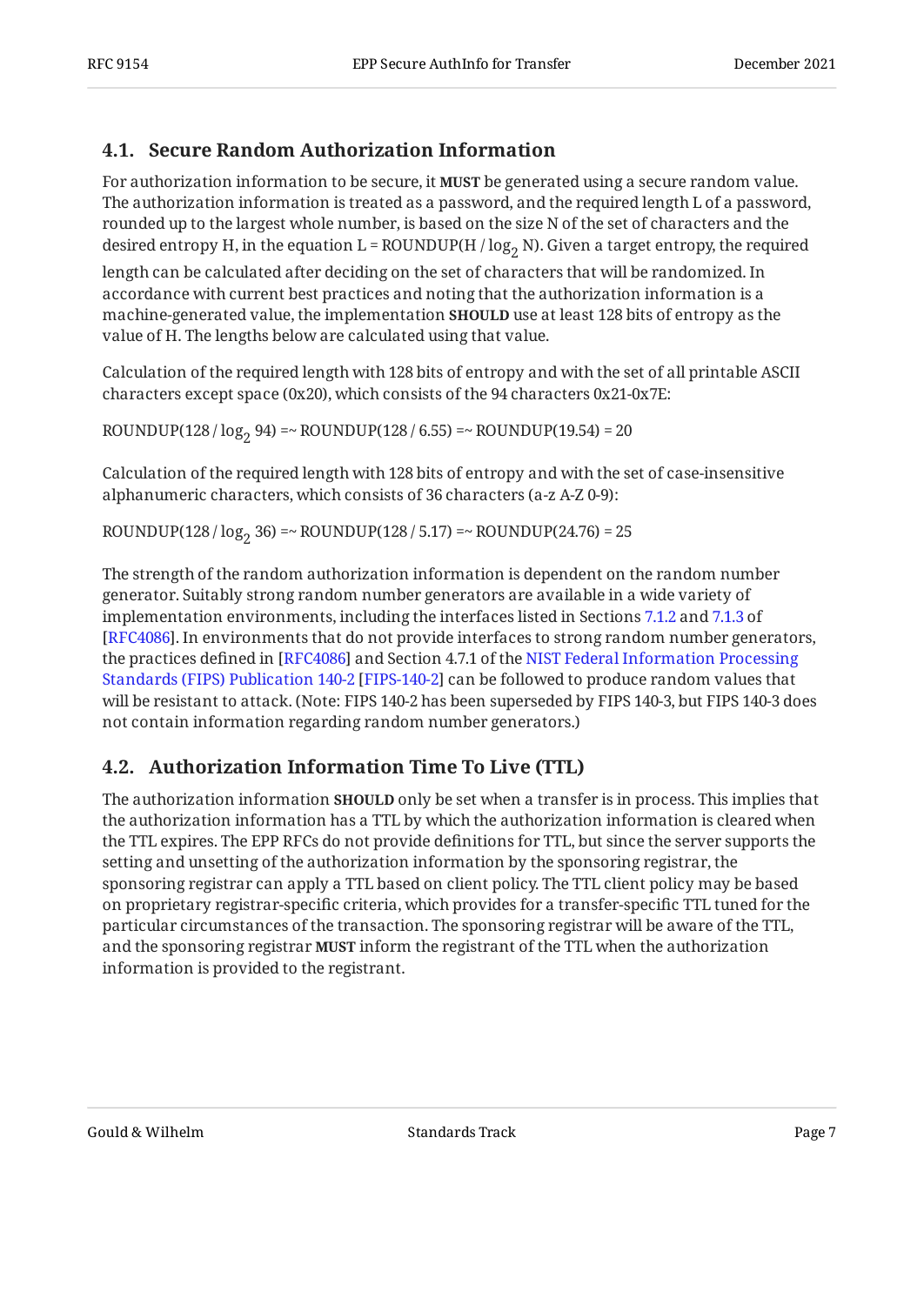#### <span id="page-7-0"></span>**[4.3. Authorization Information Storage and Transport](#page-7-0)**

To protect the disclosure of the authorization information, the following requirements apply:

- 1. The authorization information **MUST** be stored by the registry using a strong one-way cryptographic hash with at least a 256-bit hash function, such as SHA-256 [FIPS-180-4], and with a per-authorization information random salt with at least 128 bits.
- 2. An empty authorization information value **MUST** be stored as an undefined value that is referred to as a "NULL" value. The representation of a NULL (undefined) value is dependent on the type of database used.
- 3. The authorization information **MUST NOT** be stored by the losing registrar.
- 4. The authorization information **MUST** only be stored by the gaining registrar as a "transient" value in support of the transfer process.
- 5. The plain-text version of the authorization information **MUST NOT** be written to any logs by a registrar or the registry, nor otherwise recorded where it will persist beyond the transfer process.
- 6. All communication that includes the authorization information **MUST** be over an encrypted channel (for example, see [RFC5734]) for EPP.
- 7. The registrar's interface for communicating the authorization information with the registrant **MUST** be over an authenticated and encrypted channel.

### <span id="page-7-1"></span>**[4.4. Authorization Information Matching](#page-7-1)**

To support the authorization information TTL, as described in [Section 4.2](#page-6-1), the authorization information must have either a set or unset state. Authorization information that is unset is stored with a NULL (undefined) value. Based on the requirement to store the authorization information using a strong one-way cryptographic hash, as described in [Section 4.3,](#page-7-0) authorization information that is set is stored with a non-NULL hashed value. The empty authorizationinformation value is used as input in both the <create> command (Section 5.1) and the<update> command (Section 5.2) to define the unset state. The matching of the authorization informationin the <info> command (Section 5.3) and the [<transfer> request command](#page-14-0) ([Section](#page-14-0) [5.4\)](#page-14-0) is based on the following rules:

- 1. Any input authorization information value **MUST NOT** match an unset authorization information value. For example, in [RFC5731] the input <domain:pw>2fooBAR</domain:pw> must not match an unset authorization information value that used <domain:null/> or <domain:pw/>.
- 2. An empty input authorization information value **MUST NOT** match any set authorization information value.
- 3. A non-empty input authorization information value **MUST** be hashed and matched against the set authorization information value, which is stored using the same hash algorithm.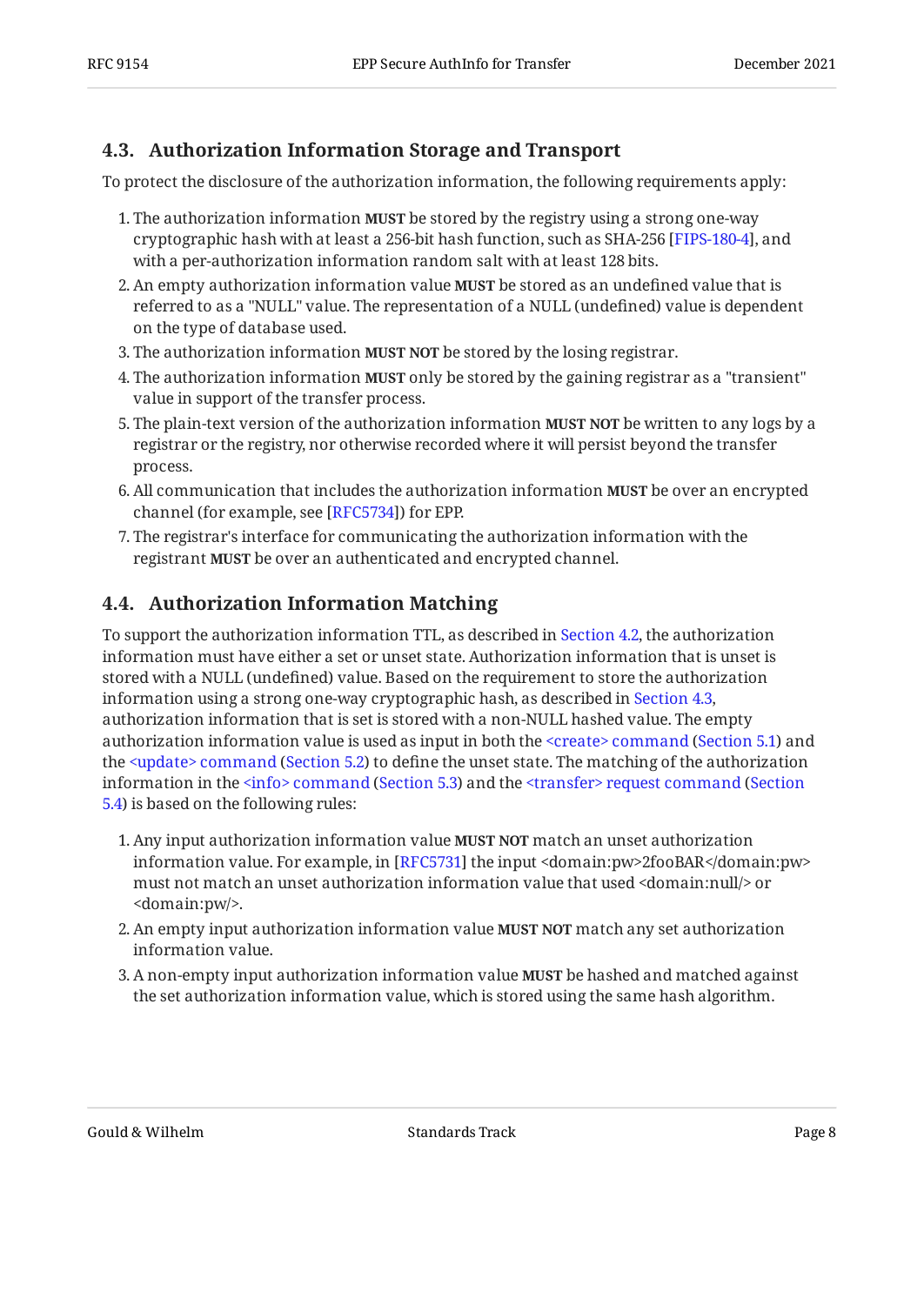### <span id="page-8-0"></span>**[5. Create, Transfer, and Secure Authorization Information](#page-8-0)**

To secure the transfer process using secure authorization information as described in [Section 4,](#page-5-1) the client and server need to implement steps where the authorization information is set only when a transfer is actively in process and ensure that the authorization information is stored securely and transported only over secure channels. The steps for management of the authorization information for transfers include the following:

- 1. The registrant requests to register the object with the registrar. The registrar sends the <create> command with an empty authorization information value to the registry, as described in [Section 5.1](#page-8-1).
- The registrant requests from the losing registrar the authorization information to provide to 2. the gaining registrar.
- The losing registrar generates a secure random authorization information value and sends it 3. to the registry, as described in [Section 5.2,](#page-9-0) and then provides it to the registrant.
- The registrant provides the authorization information value to the gaining registrar. 4.
- 5. The gaining registrar optionally verifies the authorization information with the  $\rm {sinfo{>}}$ command to the registry, as described in [Section 5.3](#page-12-0).
- 6. The gaining registrar sends the transfer request with the authorization information to the registry, as described in [Section 5.4](#page-14-0).
- If the transfer completes successfully, the registry automatically unsets the authorization 7. information; otherwise, the losing registrar unsets the authorization information when the TTL expires; see [Section 5.2](#page-9-0).

The following sections outline the practices of the EPP commands and responses between the registrar and the registry that supports secure authorization information for transfer.

#### <span id="page-8-1"></span>**[5.1. <Create> Command](#page-8-1)**

For a <create> command, the registry **MUST** allow the passing of an empty authorization information value and **MAY** disallow the passing of a non-empty authorization information value. By having an empty authorization information value on create, the object is initially not involved in the transfer process. Any EPP object extension that supports setting the authorization information with an "eppcom:pwAuthInfoType" element can pass an empty authorization information value. Examples of such extensions are found in [RFC5731] and [RFC5733].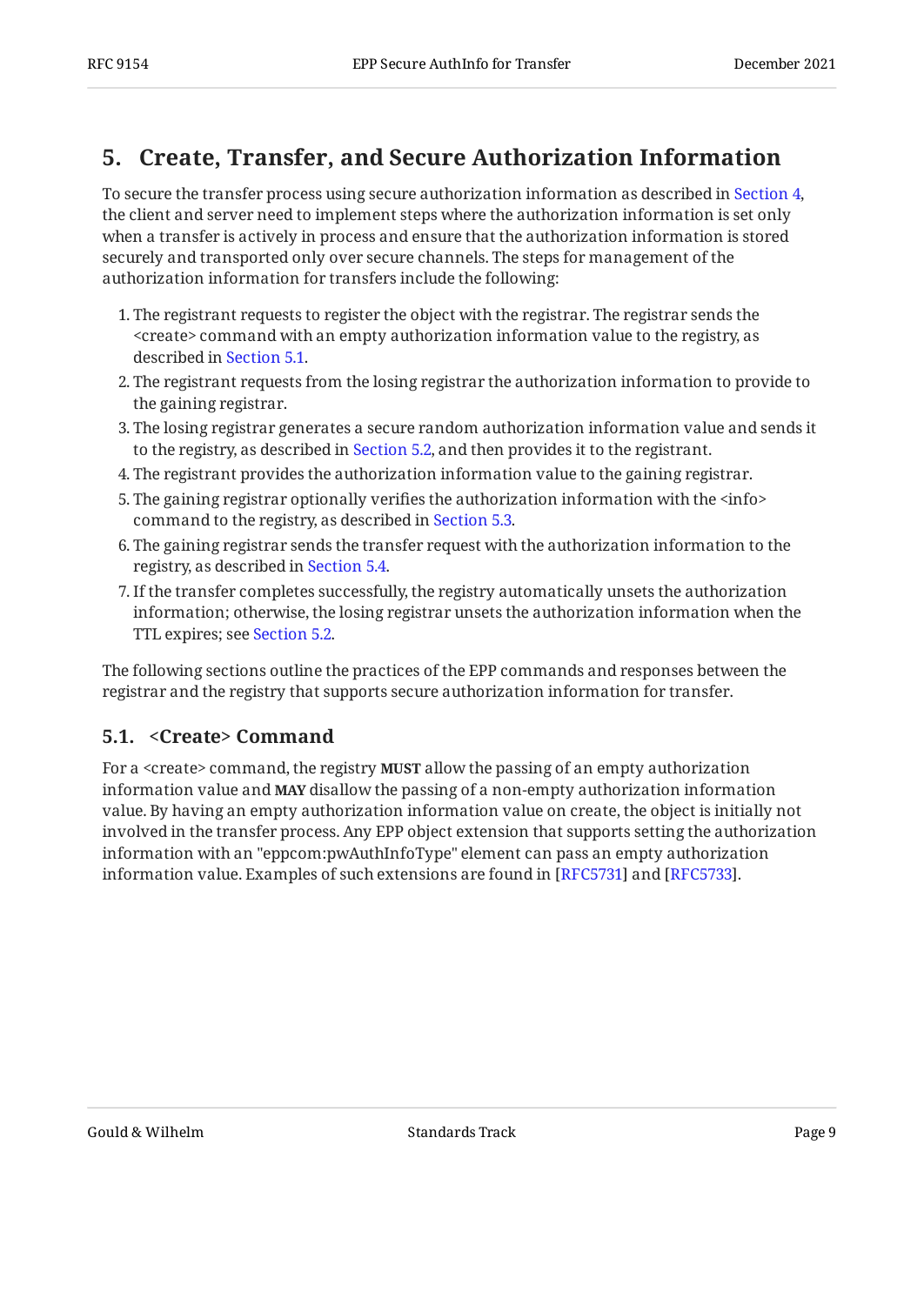Example of passing an empty authorization information value in a domain name <create> command [RFC5731]:

```
C:<?xml version="1.0" encoding="UTF-8" standalone="no"?>
C:<epp xmlns="urn:ietf:params:xml:ns:epp-1.0">
C: <command><br>C: <create
C: <create><br>C: <domai
       C: <domain:create
C: xmlns:domain="urn:ietf:params:xml:ns:domain-1.0">
C: <domain:name>example.com</domain:name>
C: <domain:authInfo><br>C: <domain:pw/>
C: <domain:pw/>
         C: </domain:authInfo>
C: </domain:create>
C: </create>
C: <clTRID>ABC-12345</clTRID>
C: </command>
C:</epp>
```
Example of passing an empty authorization information value in a contact <create> command : [[RFC5733\]](#page-19-4)

```
C:<?xml version="1.0" encoding="UTF-8" standalone="no"?>
C:<epp xmlns="urn:ietf:params:xml:ns:epp-1.0">
C: < command>
C: <create><br>C: <conta
C: <contact:create<br>C: xmlns:contact=
       C: xmlns:contact="urn:ietf:params:xml:ns:contact-1.0">
C: <contact:id>sh8013</contact:id>
C: <contact:postalInfo type="int"><br>C: <contact:name>John Doe</conta
C: <contact:name>John Doe</contact:name><br>C: <contact:addr>
          <contact:addr>
C: <contact:city>Dulles</contact:city>
C: <contact:cc>US</contact:cc>
C: </contact:addr>
C: </contact:postalInfo>
C: <contact:email>jdoe@example.com</contact:email>
C: <contact:authInfo>
C: <contact:pw/>
C: </contact:authInfo>
C: </contact:create>
C: </create>
C: <clTRID>ABC-12345</clTRID>
C: </command>
C: </epp>
```
#### <span id="page-9-0"></span>**[5.2. <Update> Command](#page-9-0)**

For an <update> command, the registry **MUST** allow the setting and unsetting of the authorization information. The registrar sets the authorization information by first generating a strong, random authorization information value, based on the information provided in [Section 4.1](#page-6-0), and setting it in the registry in the <update> command. The importance of generating strong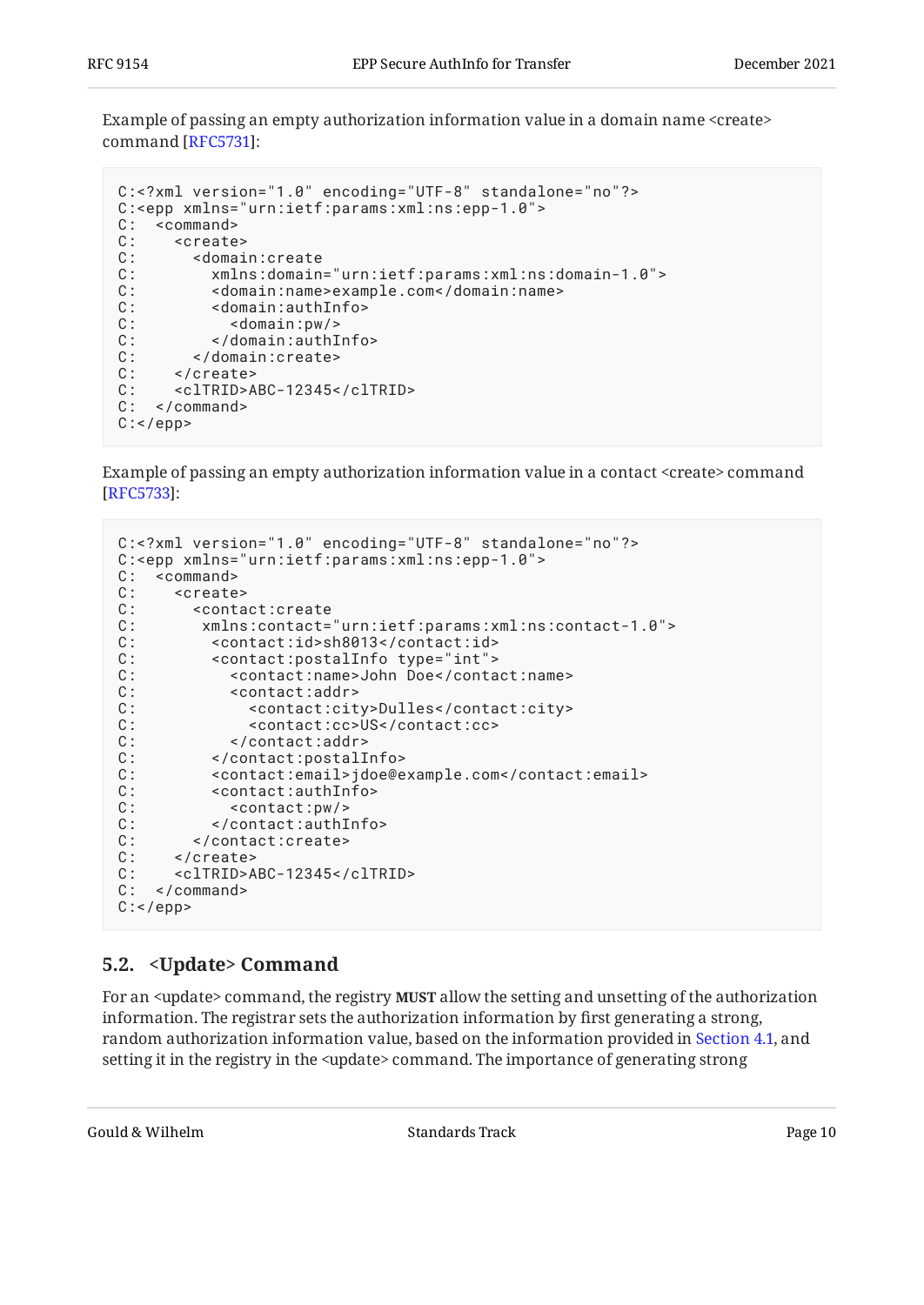authorization information values cannot be overstated: secure transfers are very important to the Internet to mitigate damage in the form of theft, fraud, and other abuse. It is critical that registrars only use strong, randomly generated authorization information values.

Because of this, registries may validate the randomness of the authorization information based on the length and character set required by the registry -- for example, validating that an authorization value contains a combination of uppercase, lowercase, and non-alphanumeric characters in an attempt to assess the strength of the value and returning an EPP error result of 2202 ("Invalid authorization information") [[RFC5730\]](#page-19-2) if the check fails.

Such checks are, by their nature, heuristic and imperfect, and may identify well-chosen authorization information values as being not sufficiently strong. Registrars, therefore, must be prepared for an error response of 2202 and respond by generating a new value and trying again, possibly more than once.

Often, the registrar has the "clientTransferProhibited" status set, so to start the transfer process, the "clientTransferProhibited" status needs to be removed, and the strong, random authorization information value needs to be set. The registrar **MUST** define a TTL, as described in Section 4.2**,** and if the TTL expires, the registrar will unset the authorization information.

Example of removing the "clientTransferProhibited" status and setting the authorization information in a domain name <update> command [RFC5731]:

```
C:<?xml version="1.0" encoding="UTF-8" standalone="no"?>
C:<epp xmlns="urn:ietf:params:xml:ns:epp-1.0">
C: < command>
C: <update>
C: <domain:update
C: xmlns:domain="urn:ietf:params:xml:ns:domain-1.0">
C: <domain:name>example.com</domain:name>
C: <domain:rem><br>C: <domain:st
C: <domain:status s="clientTransferProhibited"/> C: </domain:rem>
C: </domain:rem>
C: <domain:chg>
C:<br>
C: <domain:authInfo><br>
C: <domain:pw>LuQ7
              C: <domain:pw>LuQ7Bu@w9?%+_HK3cayg$55$LSft3MPP
C: \langle /domain:pw>
C: </domain:authInfo>
C: </domain:chg>
C: </domain:update><br>C: </update>
     </update>
C: <clTRID>ABC-12345-XYZ</clTRID>
C: </command>
C: </epp>
```
When the registrar-defined TTL expires, the sponsoring registrar **MUST** cancel the transfer process by unsetting the authorization information value and **MAY** add back statuses like the "clientTransferProhibited" status. Any EPP object extension that supports setting the authorization information with an "eppcom:pwAuthInfoType" element can pass an empty authorization information value. Examples of such extensions are found in [RFC5731] and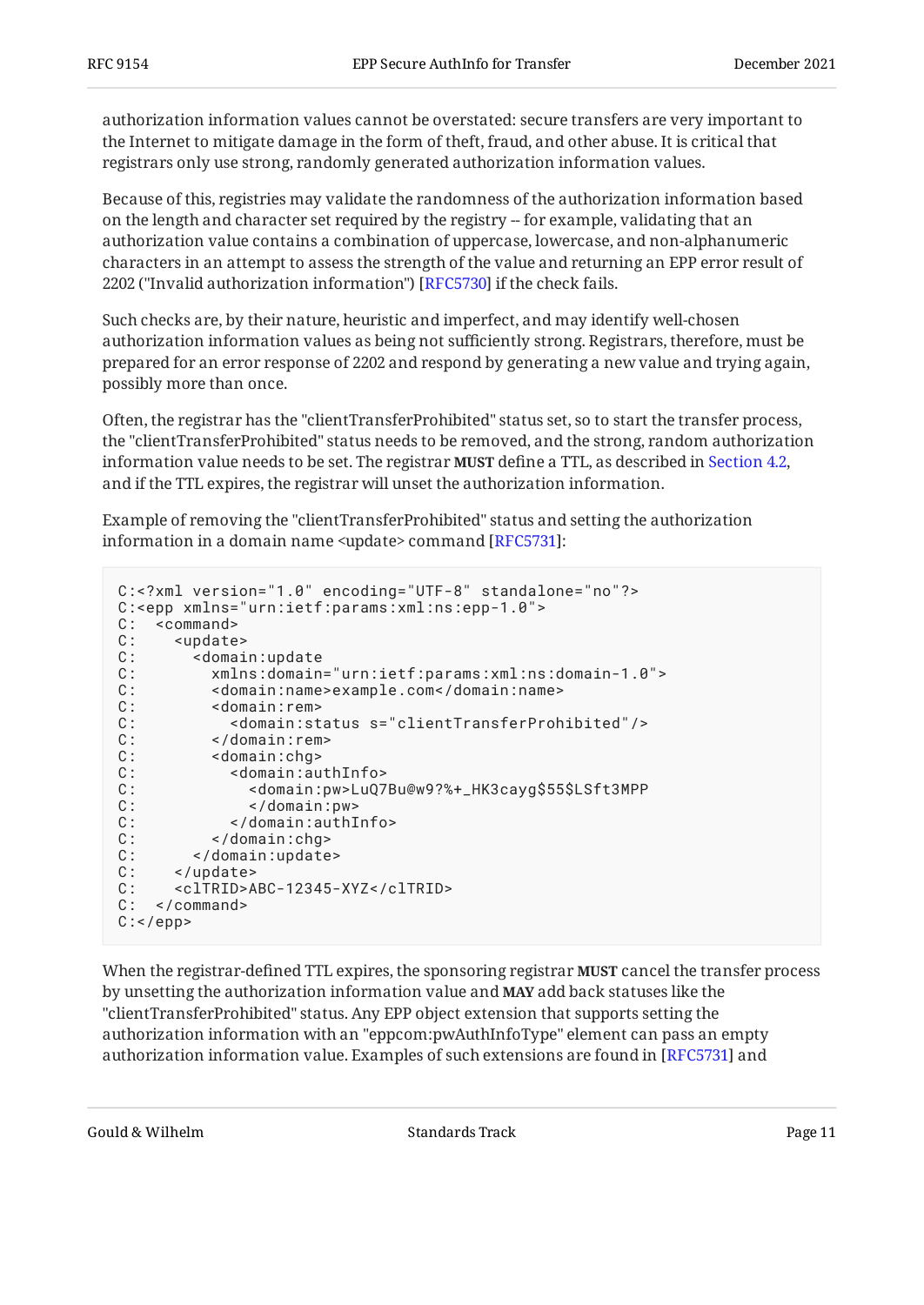[[RFC5733\]](#page-19-4). Setting an empty authorization information value unsets the authorization information. [RFC5731] supports an explicit mechanism of unsetting the authorization information, by passing the <domain:null> authorization information value. The registry **MUST** support unsetting the authorization information by accepting an empty authorization information value and accepting an explicit unset element if it is supported by the object extension.

Example of adding the "clientTransferProhibited" status and unsetting the authorization information explicitly in a domain name <update> command [RFC5731]:

```
C:<?xml version="1.0" encoding="UTF-8" standalone="no"?>
C:<epp xmlns="urn:ietf:params:xml:ns:epp-1.0">
C: < command>
C: <update>
C: <domain:update
C: xmlns:domain="urn:ietf:params:xml:ns:domain-1.0">
C: <domain:name>example.com</domain:name>
C: <domain:add><br>C: <domain:st
           C: <domain:status s="clientTransferProhibited"/>
C: </domain:add>
C: \leq <domain:chg>
C: <domain:authInfo><br>C: <domain:null/>
              <domain:null/>
C: </domain:authInfo>
C: </domain:chg>
C: </domain:update>
C: </update><br>C: <clTRID>A
      C: <clTRID>ABC-12345-XYZ</clTRID>
C: </command>
C: </epp>
```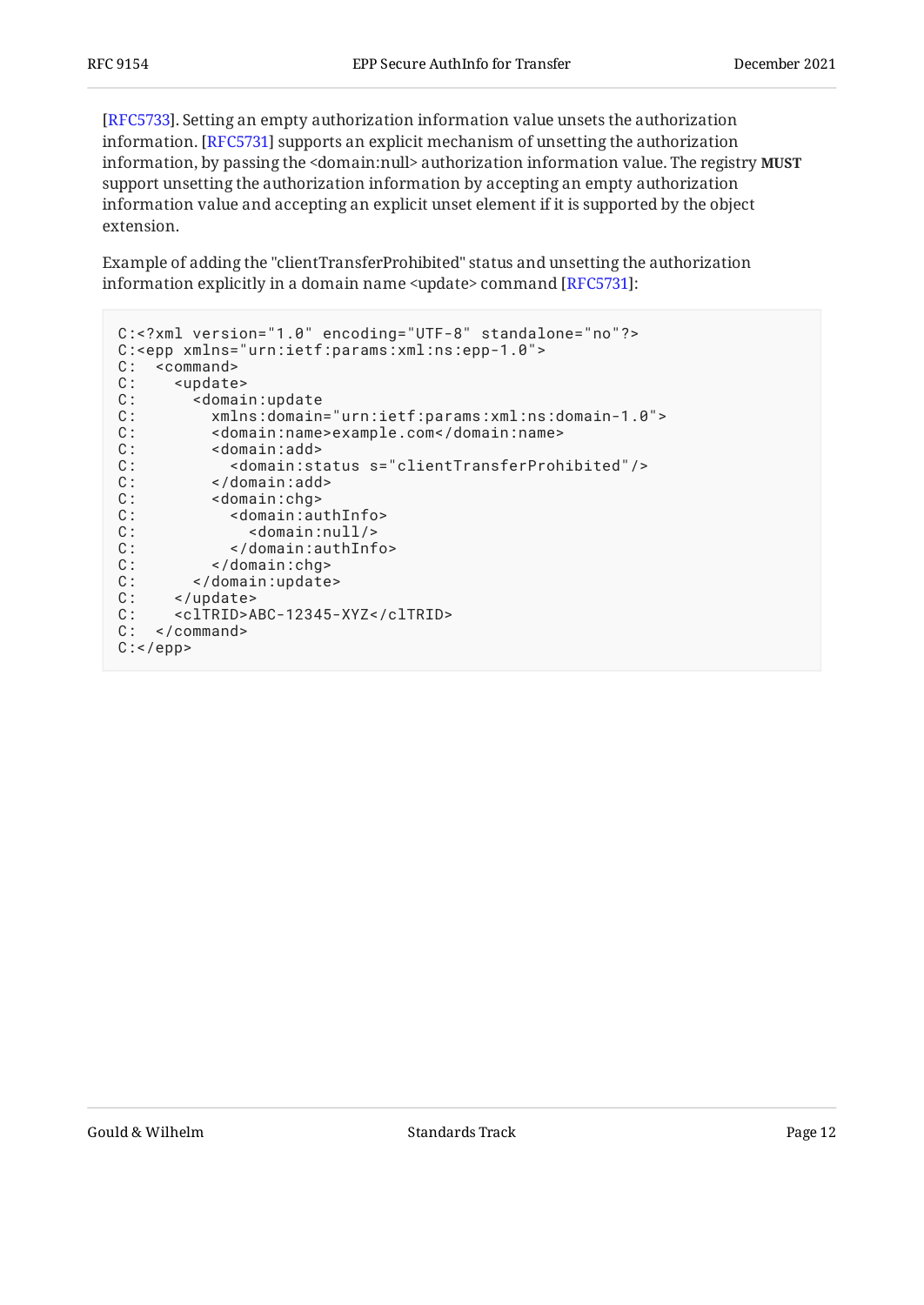Example of unsetting the authorization information with an empty authorization information value in a domain name <update> command [RFC5731]:

```
C:<?xml version="1.0" encoding="UTF-8" standalone="no"?>
C:<epp xmlns="urn:ietf:params:xml:ns:epp-1.0">
C: <command><br>C: <update
C: <update><br>C: <domai
      .<br><domain:update
C: xmlns:domain="urn:ietf:params:xml:ns:domain-1.0">
C: <domain:name>example.com</domain:name>
C: <domain:add>
C: <domain:status s="clientTransferProhibited"/> C: </domain:add>
C: </domain:add>
C: <domain:chg>
C: \sim <domain:authInfo>
C: < domain:pw/>
C: </domain:authInfo>
C: </domain:chg>
C: </domain:update>
C: </update>
C: <clTRID>ABC-12345-XYZ</clTRID>
C: </command>
C: </epp>
```
Example of unsetting the authorization information with an empty authorization information value in a contact <update> command [RFC5733]:

```
C:<?xml version="1.0" encoding="UTF-8" standalone="no"?>
C:<epp xmlns="urn:ietf:params:xml:ns:epp-1.0">
C: < command>
C: <update><br>C: <conta
     <contact:update
C: xmlns:contact="urn:ietf:params:xml:ns:contact-1.0">
C: <contact:id>sh8013</contact:id>
C: <contact:chg>
C: <contact:authInfo><br>C: <contact:pw/>
C: <contact:pw/><br>C: </contact:authI<br>C: </contact:chg>
            C: </contact:authInfo>
         </contact:chg>
C: </contact:update>
C: </update>
C: <clTRID>ABC-12345-XYZ</clTRID>
C: </command>
C: </epp>
```
#### <span id="page-12-0"></span>**[5.3. <Info> Command and Response](#page-12-0)**

For an <info> command, the registry **MUST** allow the passing of a non-empty authorization information value for verification. The gaining registrar can pre-verify the authorization information provided by the registrant prior to submitting the transfer request with the use of the <info> command. The registry compares the hash of the passed authorization information with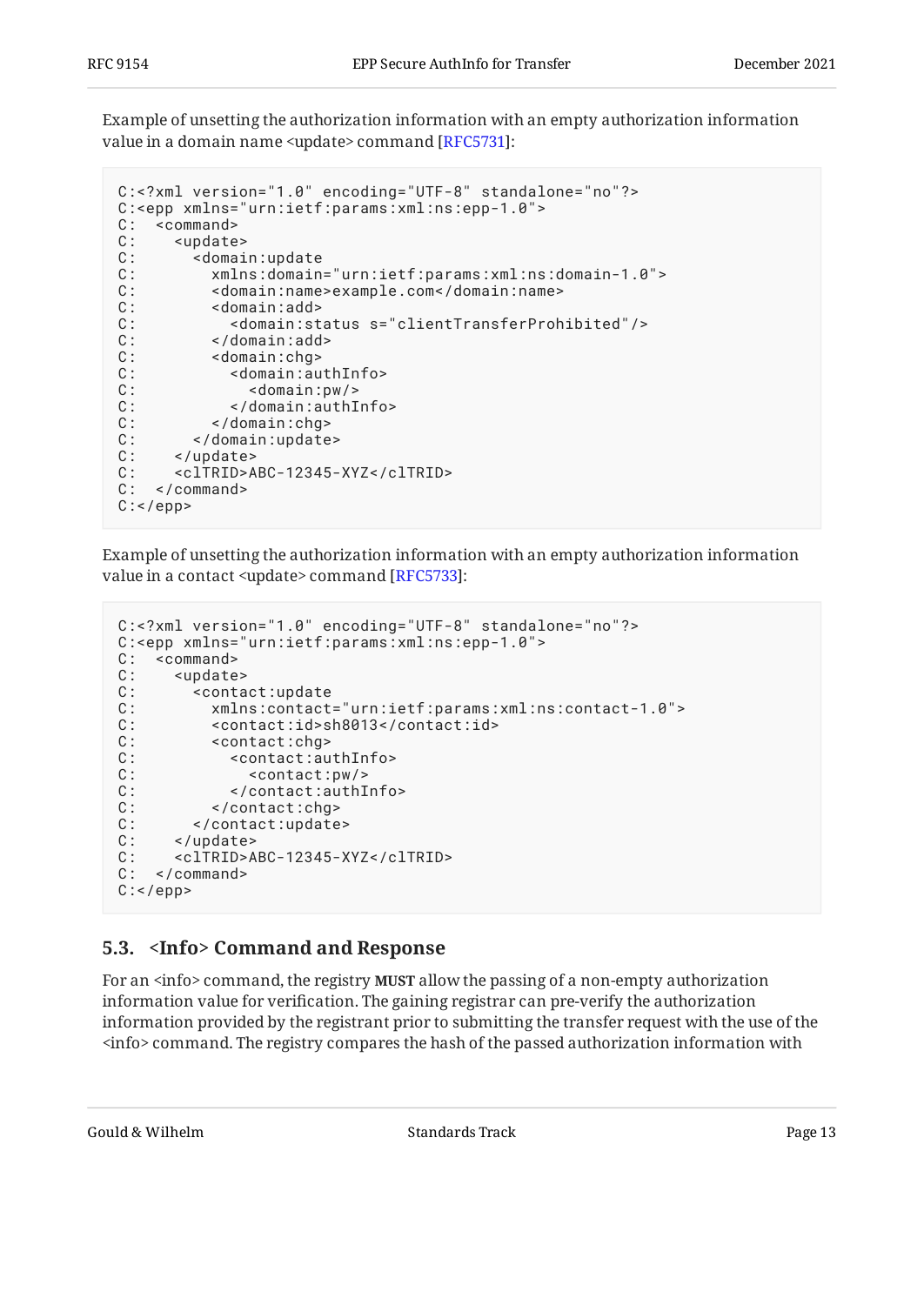the hashed authorization information value stored for the object. When the authorization information is not set or the passed authorization information does not match the previously set value, the registry **MUST** return an EPP error result code of 2202 [RFC5730].

Example of passing a non-empty authorization information value in a domain name <info> command [RFC5731] to verify the authorization information value:

```
C:<?xml version="1.0" encoding="UTF-8" standalone="no"?>
C:<epp xmlns="urn:ietf:params:xml:ns:epp-1.0">
C: < command>
C: \langle -info>
C: <domain:info
C: xmlns:domain="urn:ietf:params:xml:ns:domain-1.0">
C: <domain:name>example.com</domain:name>
C: \sim <domain:authInfo>
C: <domain:pw>LuQ7Bu@w9?%+_HK3cayg$55$LSft3MPP
           C: </domain:pw>
C: </domain:authInfo>
C: </domain:info>
C: </info>
C: <clTRID>ABC-12345</clTRID>
C: </command>
C: </epp>
```
The info response in object extensions, such as those defined in [RFC5731] and [RFC5733]**, MUST NOT** include the optional authorization information element with a non-empty authorization value. The authorization information is stored as a hash in the registry, so returning the plain-text authorization information is not possible, unless valid plain-text authorization information is passed in the <info> command. The registry **MUST NOT** return any indication of whether the authorization information is set or unset to the non-sponsoring registrar by not returning the authorization information element in the response. The registry **MAY** return an indication to the sponsoring registrar that the authorization information is set by using an empty authorization information value. The registry **MAY** return an indication to the sponsoring registrar that the authorization information is unset by not returning the authorization information element.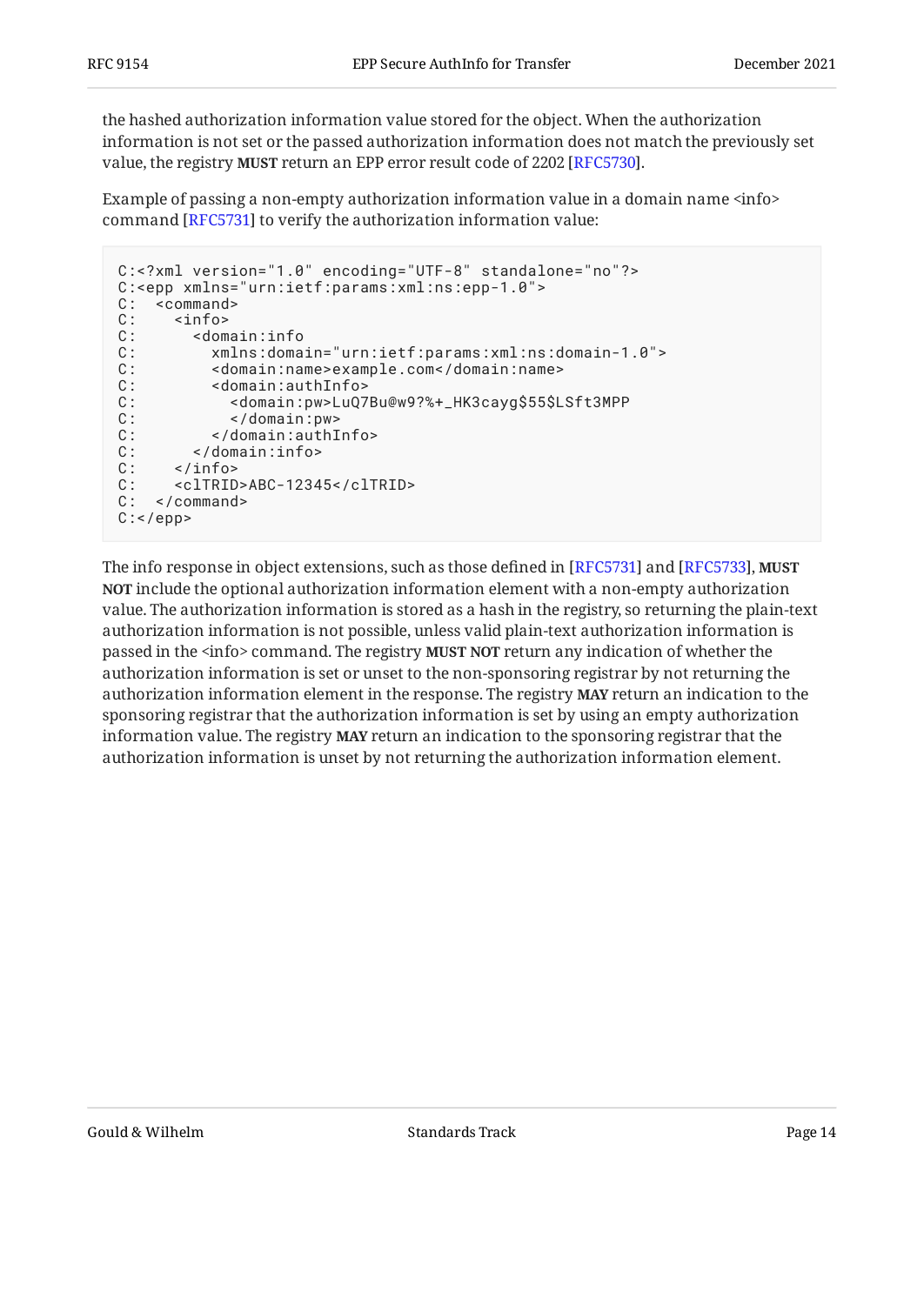Example of returning an empty authorization information value in a domain name info response [RFC5731] to indicate to the sponsoring registrar that the authorization information is set:

```
S:<?xml version="1.0" encoding="UTF-8" standalone="no"?>
S:<epp xmlns="urn:ietf:params:xml:ns:epp-1.0">
S: <response>
S: <result code="1000">
S: <msg>Command completed successfully</msg>
S: </result>
S: <resData>
S: <domain:infData
S: xmlns:domain="urn:ietf:params:xml:ns:domain-1.0">
S: <domain:name>example.com</domain:name>
S: <domain:roid>EXAMPLE1-REP</domain:roid>
S: <domain:status s="ok"/>
S: <domain:clID>ClientX</domain:clID>
        S: <domain:authInfo>
S: \left\langle \text{domain:pw/}\right\rangleS: \langle/domain:authInfo>
S: </domain:infData>
S: </resData><br>S: <trID>
     S: <trID>
S: <clTRID>ABC-12345</clTRID>
S: <svTRID>54322-XYZ</svTRID>
S: </trID>
S: </response>
S:</epp>
```
### <span id="page-14-0"></span>**[5.4. <Transfer> Request Command](#page-14-0)**

For a <transfer> request command, the registry **MUST** allow the passing of a non-empty authorization information value to authorize a transfer. The registry compares the hash of the passed authorization information with the hashed authorization information value stored for the object. When the authorization information is not set or the passed authorization information does not match the previously set value, the registry MUST return an EPP error result code of 2202 [[RFC5730\]](#page-19-2). Whether the transfer occurs immediately or is pending is up to server policy. When the transfer occurs immediately, the registry **MUST** return the EPP success result code of 1000 ("Command completed successfully") [RFC5730], and when the transfer is pending, the registry **MUST** return the EPP success result code of 1001 ("Command completed successfully; action pending"). The losing registrar **MUST** be informed of a successful transfer request using an EPP <poll>message.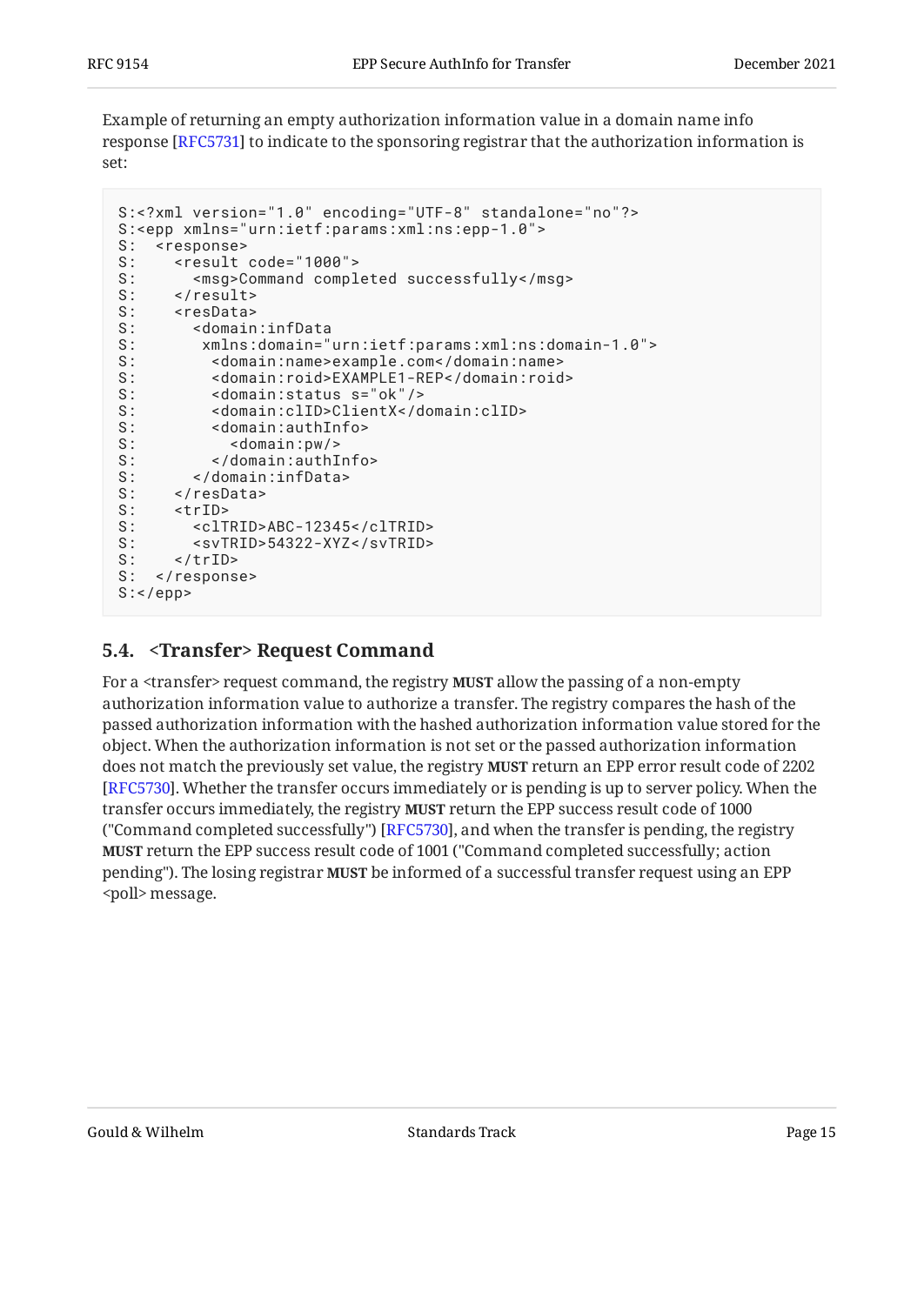Example of passing a non-empty authorization information value in a domain name <transfer> request command [RFC5731] to authorize the transfer:

```
C:<?xml version="1.0" encoding="UTF-8" standalone="no"?>
C:<epp xmlns="urn:ietf:params:xml:ns:epp-1.0">
C: <command><br>C: <transf
C: <transfer op="request"><br>C: <domain:transfer
       C: <domain:transfer
C: xmlns:domain="urn:ietf:params:xml:ns:domain-1.0">
C: <domain:name>example1.com</domain:name>
C: <domain:authInfo><br>C: <domain:pw>LuQ7
C: <domain:pw>LuQ7Bu@w9?%+_HK3cayg$55$LSft3MPP<br>C: </domain:pw>
             </domain:pw>
C: </domain:authInfo>
C: \langle/domain:transfer>
C: </transfer>
C: <clTRID>ABC-12345</clTRID>
C: </command>
C: </epp>
```
Upon successful completion of the transfer, the registry **MUST** automatically unset the authorizationinformation. If the transfer request is not submitted within the TTL (Section 4.2) or the transfer is canceled or rejected, the registrar **MUST** unset the authorization information, as described in [Section 5.2](#page-9-0).

### <span id="page-15-0"></span>**[6. Transition Considerations](#page-15-0)**

The goal of the transition considerations is to minimize the impact to the registrars in supporting the Secure Authorization Information Model defined in this document by supporting incremental transition steps. The transition steps are dependent on the starting point of the registry. Registries may have different starting points, since some of the elements of the Secure Authorization Information Model may have already been implemented. The considerations assume a starting point, referred to as the "Classic Authorization Information Model", which incorporates the following steps for management of the authorization information for transfers:

- 1. The registrant requests to register the object with the registrar. The registrar sends the <create> command, with a non-empty authorization information value, to the registry. The registry stores the authorization information as an encrypted value and requires a nonempty authorization information value for the life of the object. The registrar may store the long-lived authorization information.
- At the time of transfer, the registrant requests from the losing registrar the authorization 2. information to provide to the gaining registrar.
- The losing registrar retrieves the locally stored authorization information or queries the 3. registry for authorization information using the  $\langle$ info>command, and provides it to the registrant. If the registry is queried, the authorization information is decrypted and the plaintext authorization information is returned in the info response to the registrar.
- The registrant provides the authorization information value to the gaining registrar. 4.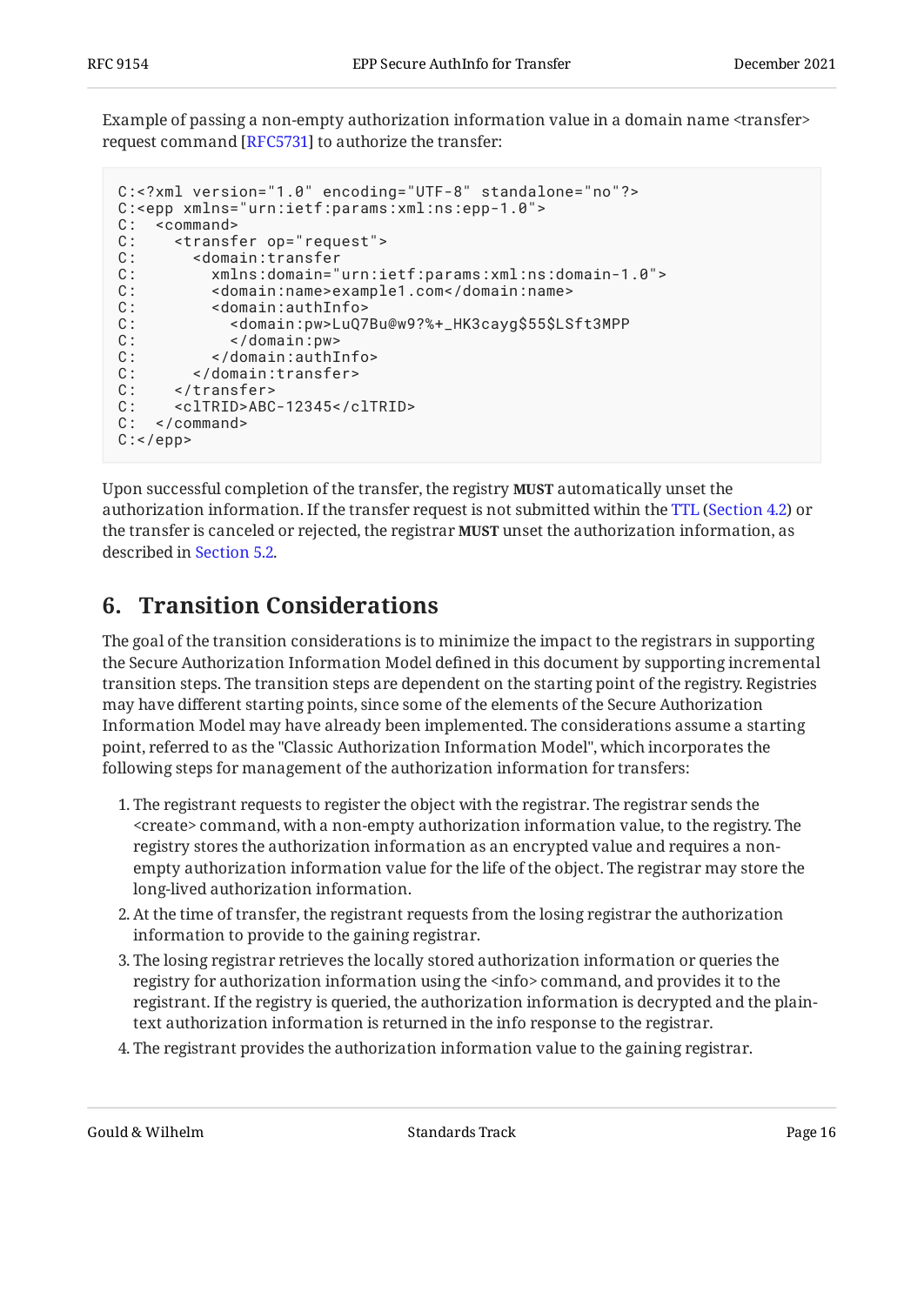- 5. The gaining registrar optionally verifies the authorization information with the  $\rm {<}$ info $\rm {>}$ command to the registry, by passing the authorization information in the <info> command to the registry.
- 6. The gaining registrar sends the transfer request with the authorization information to the registry. The registry will decrypt the stored authorization information to compare to the passed authorization information.
- If the transfer completes successfully, the authorization information is not touched by the 7. registry and may be updated by the gaining registrar using the <update> command. If the transfer is canceled or rejected, the losing registrar may reset the authorization information using the <update> command.

The gaps between the Classic Authorization Information Model and the Secure Authorization Information Model include the following:

- 1. Registry requirement for a non-empty authorization information value on create and for the life of the object versus the authorization information not being set on create and only being set when a transfer is in process.
- 2. Registry not allowing the authorization information to be unset versus providing support for unsetting the authorization information in the <update> command.
- 3. Registry storing the authorization information as an encrypted value versus a hashed value.
- Registry support for returning the authorization information versus not returning the 4. authorization information in the info response.
- 5. Registry not touching the authorization information versus the registry automatically unsetting the authorization information upon a successful transfer.
- 6. Registry possibly validating a shorter authorization information value using password complexity rules versus validating the randomness of a longer authorization information value that meets the required bits of entropy.

<span id="page-16-0"></span>The transition can be handled in the three phases defined in Sections [6.1,](#page-16-0) [6.2,](#page-17-0) and [6.3.](#page-17-1)

#### **[6.1. Transition Phase 1 - Features](#page-16-0)**

The goal of "Transition Phase 1 - Features" is to implement the needed features in EPP so that the registrar can optionally implement the Secure Authorization Information Model. The features to implement are broken out by the commands and responses below:

- <Create> Command: Change the <create> command to make the authorization information optional, by allowing both a non-empty value and an empty value. This enables a registrar to optionally create objects without an authorization information value, as described in [Section](#page-8-1) [5.1.](#page-8-1)
- <Update> Command: Change the <update> command to allow unsetting the authorization information, as described in [Section 5.2](#page-9-0). This enables the registrar to optionally unset the authorization information when the TTL expires or when the transfer is canceled or rejected.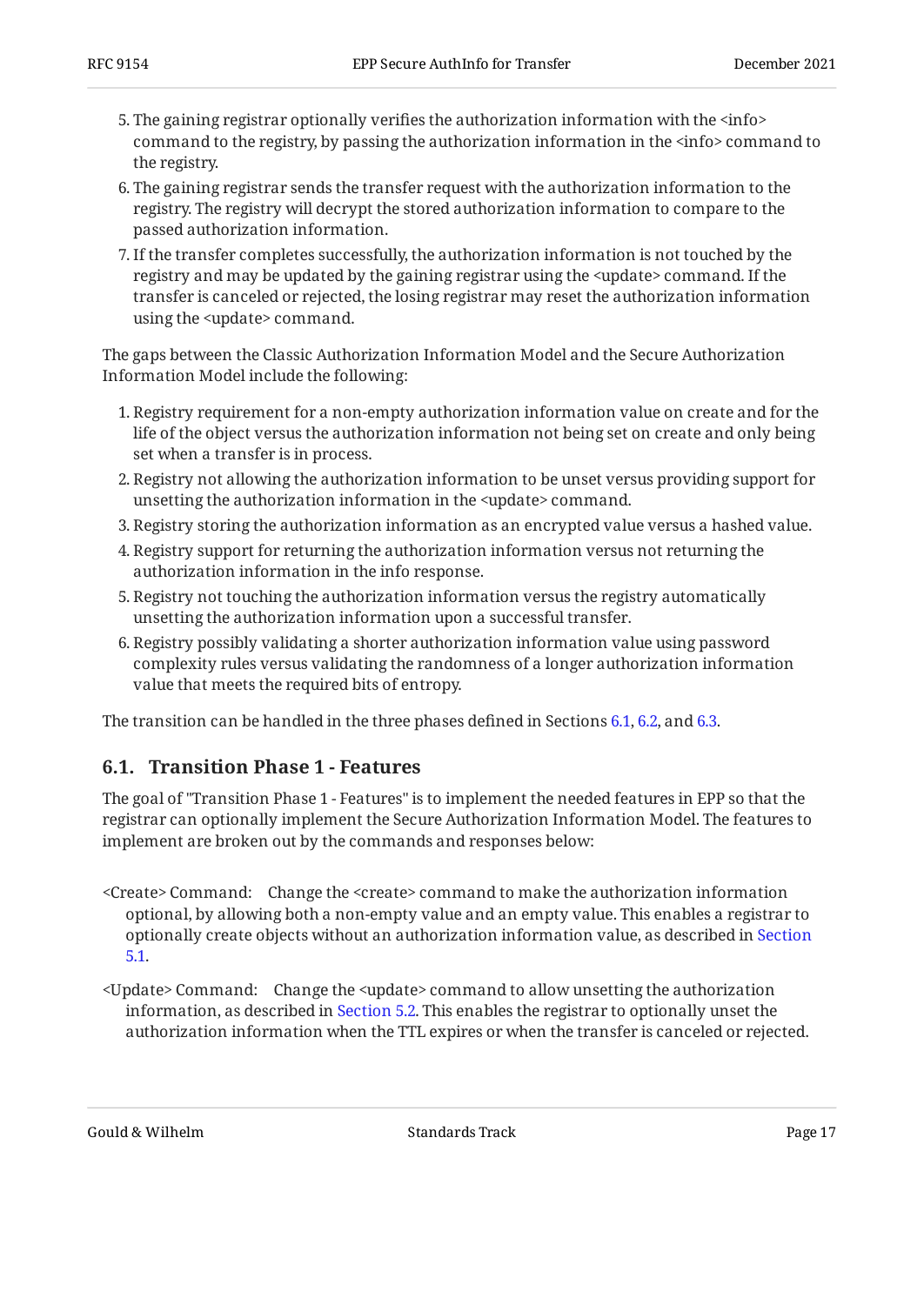- Transfer Approve Command and Transfer Auto-Approve: Change the transfer approve command and the transfer auto-approve to automatically unset the authorization information. This sets the default state of the object to not have the authorization information set. The registrar implementing the Secure Authorization Information Model will not set the authorization information for an inbound transfer, and the registrar implementing the Classic Authorization Information Model will set the new authorization information upon a successful transfer.
- Info Response: Change the <info> command to not return the authorization information in the info response, as described in [Section 5.3.](#page-12-0) This sets up the implementation of "Transition Phase 2 - Storage" [\(Section 6.2](#page-17-0)), since the dependency on returning the authorization information in the info response will be removed. This feature is the only one that is not an optional change to the registrar, and this change could potentially break the client, so it's recommended that the registry provide notice of the change.
- <Info> Command and Transfer Request: Change the <info> command and the transfer request to ensure that a registrar cannot get an indication that the authorization information is set or not set by returning the EPP error result code of 2202 when comparing a passed authorization to a non-matching set authorization information value or an unset value.

#### <span id="page-17-0"></span>**[6.2. Transition Phase 2 - Storage](#page-17-0)**

The goal of "Transition Phase 2 - Storage" is to transition the registry to use hashed authorization information instead of encrypted authorization information. There is no direct impact on the registrars, since the only visible indication that the authorization information has been hashed is that the set authorization information is not returned in the info response, as addressed in ["Transition Phase 1 - Features"](#page-16-0) ([Section 6.1](#page-16-0)). Transitioning the authorization information storage includes the following three steps:

- Hash New Authorization Information Values: Change the <create> command and the <update> command to hash rather than encrypt the authorization information.
- Support Comparison against Encrypted or Hashed Authorization Information: Change the <info> command and the <transfer> request command to be able to compare a passed authorization information value with either a hashed or encrypted authorization information value. This requires that the stored values be self-identifying as being in hashed or encrypted form.
- Hash Existing Encrypted Authorization Information Values: Convert the encrypted authorization information values stored in the registry database to hashed values. This update will not be visible to the registrar. The conversion can be done over a period of time, depending on registry policy.

#### <span id="page-17-1"></span>**[6.3. Transition Phase 3 - Enforcement](#page-17-1)**

The goal of "Transition Phase 3 - Enforcement" is to complete the implementation of the Secure Authorization Information Model, by enforcing the following: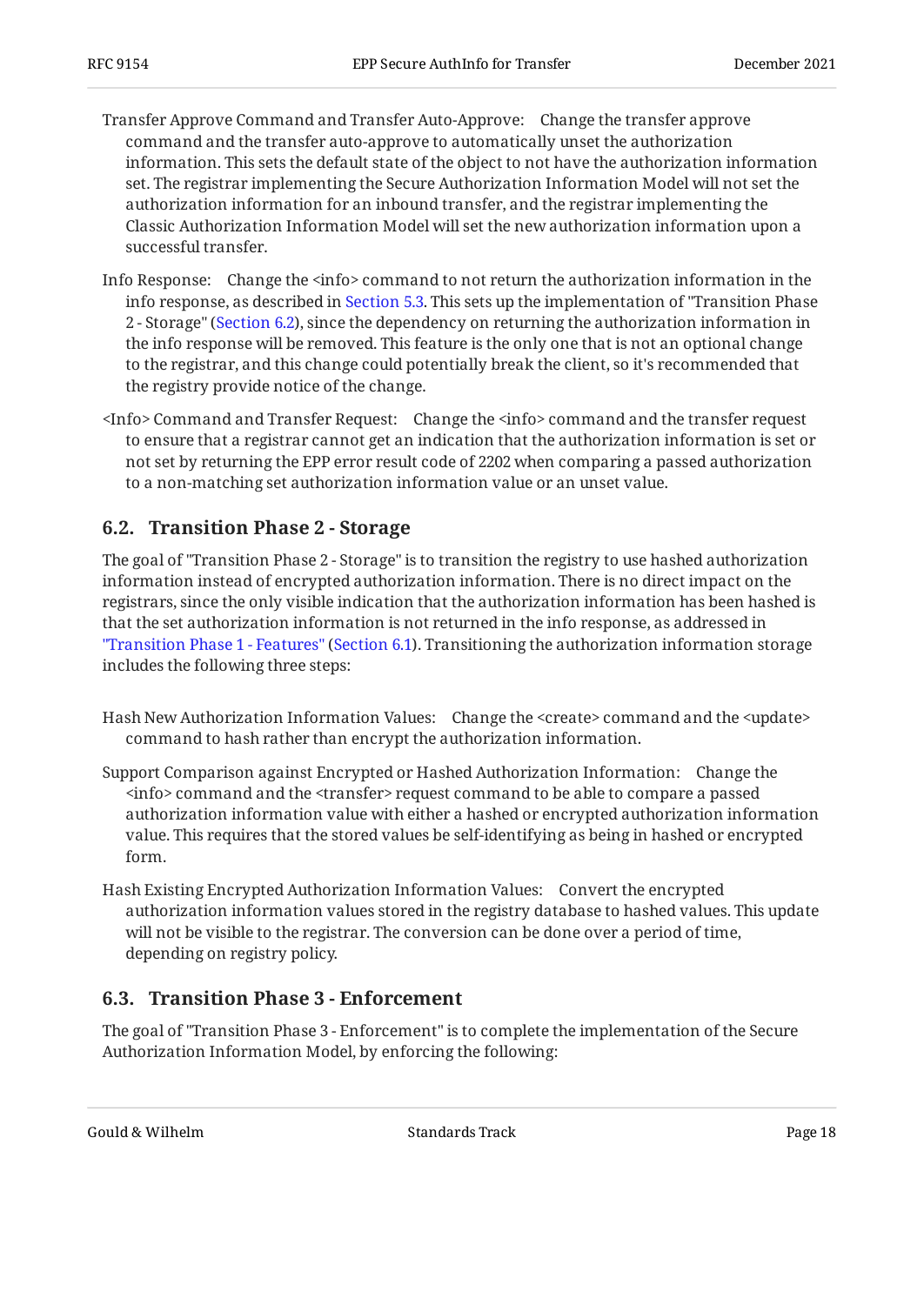Disallow Authorization Information on <Create> Command: Change the <create> command to not allow the passing of a non-empty authorization information value. This behavior could potentially break the client, so it's recommended that the registry provide notice of this change.

Validate the Strong Random Authorization Information: Change the validation of the authorization information in the <update> command to ensure at least 128 bits of entropy.

# <span id="page-18-1"></span><span id="page-18-0"></span>**[7. IANA Considerations](#page-18-0)**

### **[7.1. XML Namespace](#page-18-1)**

This document uses URNs to describe XML namespaces conforming to the registry mechanism described in [RFC3688]. IANA has assigned the following URI in the "ns" subregistry within the "IETF XML Registry" for secure authorization information for the transfer namespace:

URI: urn:ietf:params:xml:ns:epp:secure-authinfo-transfer-1.0 Registrant Contact: IESG XML: None. Namespace URIs do not represent an XML specification.

### <span id="page-18-2"></span>**[7.2. EPP Extension Registry](#page-18-2)**

IANA has registered the EPP operational practice described in this document in the "Extensions for the Extensible Provisioning Protocol (EPP)" registry as defined in [\[RFC7451](#page-20-9)]. The details of the registration are as follows:

Name of Extension: "Extensible Provisioning Protocol (EPP) Secure Authorization Information Document status: Standards Track Reference: RFC 9154 Registrant Name and Email Address: IESG (iesg@ietf.org) TLDs: Any IPR Disclosure: None Status: Active Notes: None for Transfer"

### <span id="page-18-3"></span>**[8. Security Considerations](#page-18-3)**

[Section 4.1](#page-6-0) defines the use of a secure random value for the generation of authorization information. The client **SHOULD** choose a length and set of characters that result in at least 128 bits of entropy.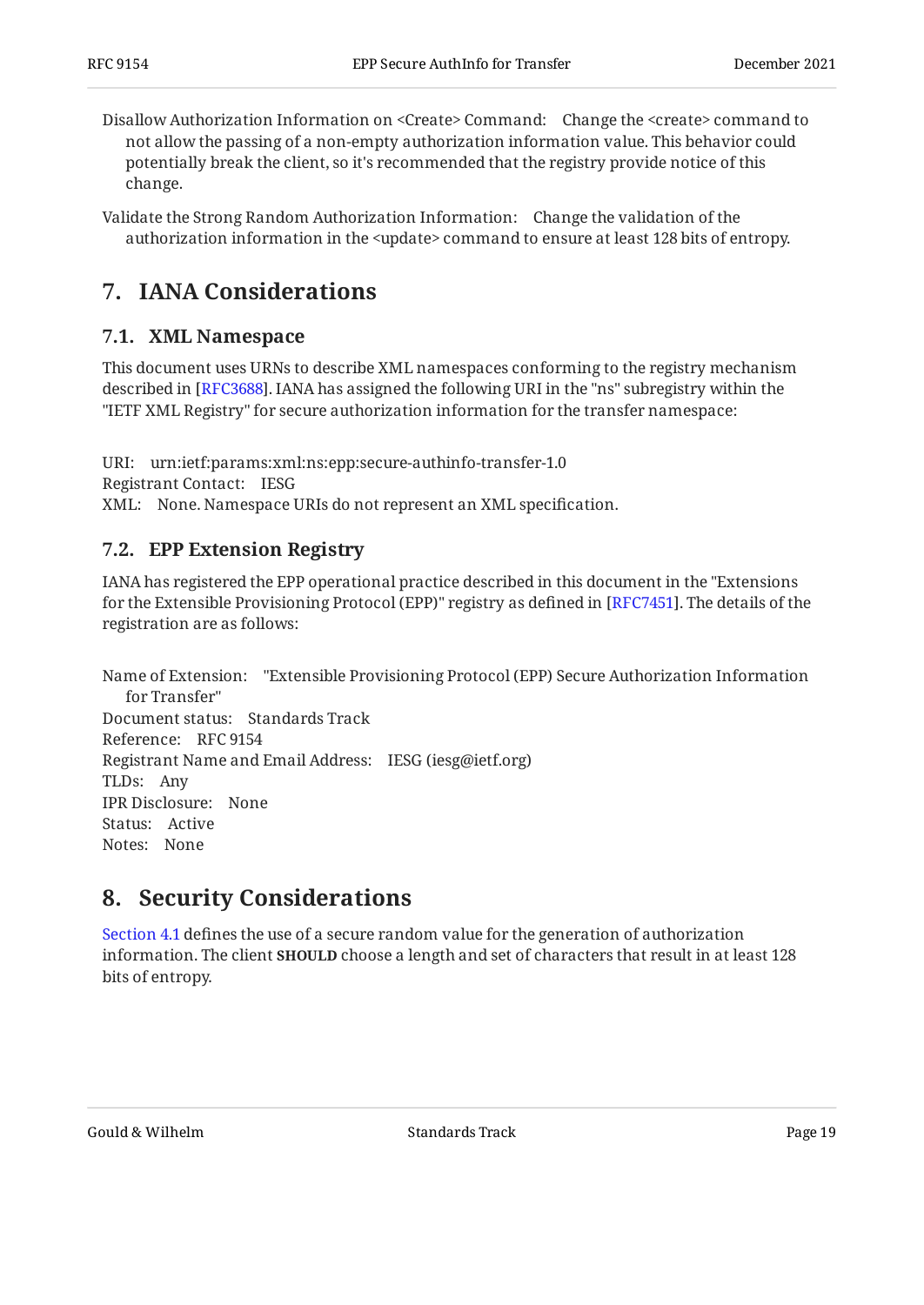[Section 4.2](#page-6-1) defines the use of an authorization information TTL. The registrar **SHOULD** only set the authorization information during the transfer process by setting the authorization information at the start of the transfer process and unsetting the authorization information at the end of the transfer process. The TTL value is left up to registrar policy, and the sponsoring registrar **MUST** inform the registrant of the TTL when providing the authorization information to the registrant.

[Section 4.3](#page-7-0) defines the storage and transport of authorization information. The losing registrar **MUST NOT** store the authorization information and the gaining registrar **MUST** only store the authorization information as a "transient" value during the transfer process, where the authorization information **MUST NOT** be stored after the end of the transfer process. The registry **MUST** store the authorization information using a one-way cryptographic hash of at least 256 bits and with a per-authorization information random salt with at least 128 bits. All communication that includes the authorization information **MUST** be over an encrypted channel. The plain-text authorization information **MUST NOT** be written to any logs by the registrar or the registry.

[Section 4.4](#page-7-1) defines the matching of the authorization information values. The registry stores an unset authorization information value as a NULL (undefined) value to ensure that an empty input authorization information value never matches it. The method used to define a NULL (undefined) value is database specific.

### <span id="page-19-1"></span><span id="page-19-0"></span>**[9. References](#page-19-0)**

#### **[9.1. Normative References](#page-19-1)**

- <span id="page-19-5"></span>**[RFC2119]** Bradner, S., "Key words for use in RFCs to Indicate Requirement Levels", BCP 14, RFC 2119, DOI 10.17487/RFC2119, March 1997, [<https://www.rfc-editor.org/info/](https://www.rfc-editor.org/info/rfc2119) . [rfc2119](https://www.rfc-editor.org/info/rfc2119)>
- <span id="page-19-7"></span>**[RFC3688]** Mealling, M., "The IETF XML Registry", BCP 81, RFC 3688, DOI 10.17487/RFC3688, January 2004, <https://www.rfc-editor.org/info/rfc3688>.
- <span id="page-19-6"></span>**[RFC4086]** Eastlake 3rd, D., Schiller, J., and S. Crocker, "Randomness Requirements for Security", BCP 106, RFC 4086, DOI 10.17487/RFC4086, June 2005, [<https://www.rfc-](https://www.rfc-editor.org/info/rfc4086). [editor.org/info/rfc4086](https://www.rfc-editor.org/info/rfc4086)>
- <span id="page-19-2"></span>**[RFC5730]** Hollenbeck, S., "Extensible Provisioning Protocol (EPP)", STD 69, RFC 5730, DOI 10.17487/RFC5730, August 2009, <https://www.rfc-editor.org/info/rfc5730>.
- <span id="page-19-3"></span>**[RFC5731]** Hollenbeck, S., "Extensible Provisioning Protocol (EPP) Domain Name Mapping", STD 69, RFC 5731, DOI 10.17487/RFC5731, August 2009, [<https://www.rfc-editor.org/](https://www.rfc-editor.org/info/rfc5731) . [info/rfc5731>](https://www.rfc-editor.org/info/rfc5731)
- <span id="page-19-4"></span>**[RFC5733]** Hollenbeck, S., "Extensible Provisioning Protocol (EPP) Contact Mapping", STD 69, RFC 5733, DOI 10.17487/RFC5733, August 2009, [<https://www.rfc-editor.org/info/](https://www.rfc-editor.org/info/rfc5733) . [rfc5733](https://www.rfc-editor.org/info/rfc5733)>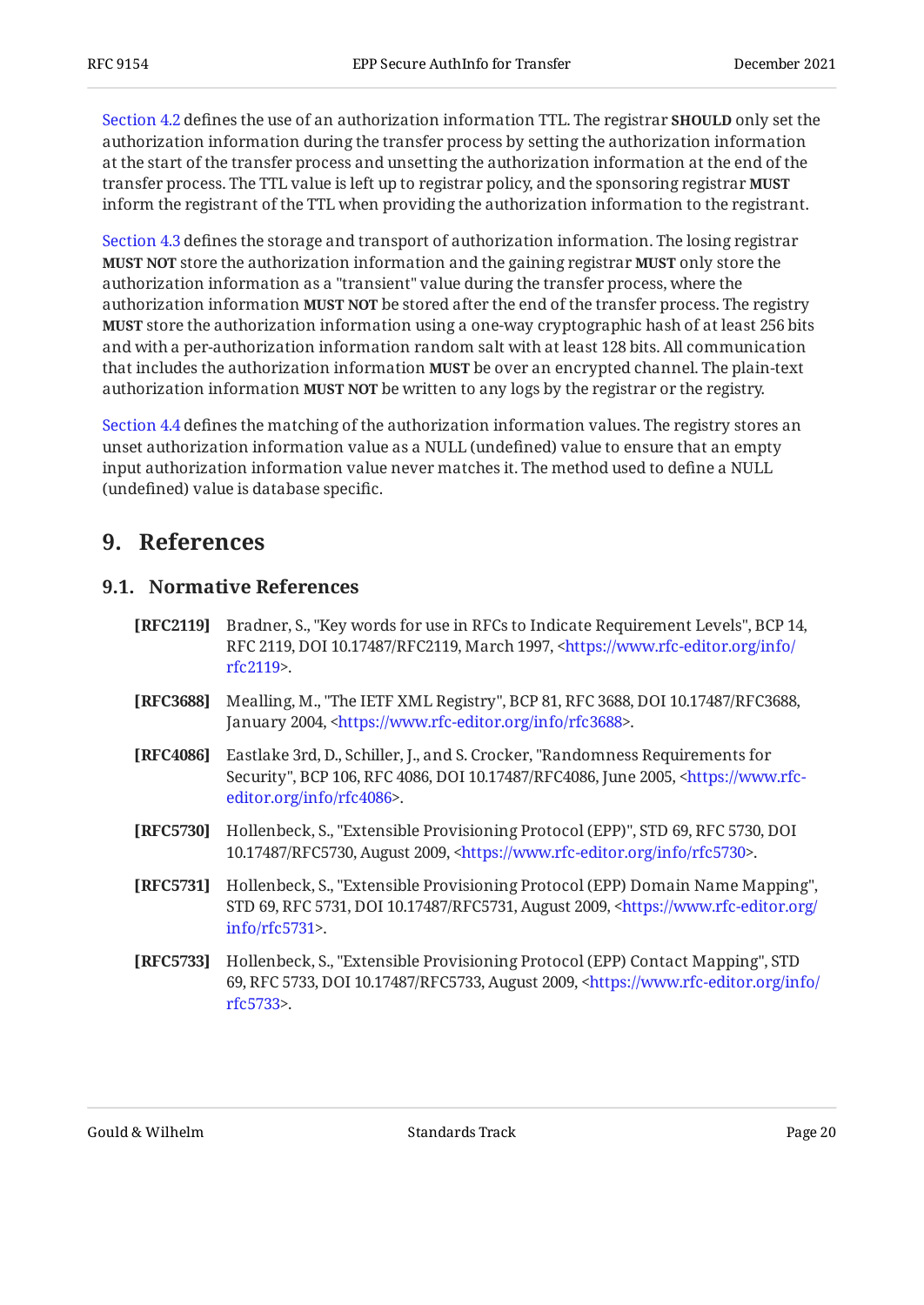- <span id="page-20-8"></span>**[RFC5734]** Hollenbeck, S., "Extensible Provisioning Protocol (EPP) Transport over TCP", STD 69, RFC 5734, DOI 10.17487/RFC5734, August 2009, [<https://www.rfc-editor.org/info/](https://www.rfc-editor.org/info/rfc5734) . [rfc5734](https://www.rfc-editor.org/info/rfc5734)>
- <span id="page-20-4"></span>**[RFC8174]** Leiba, B., "Ambiguity of Uppercase vs Lowercase in RFC 2119 Key Words", BCP 14, RFC 8174, DOI 10.17487/RFC8174, May 2017, <[https://www.rfc-editor.org/info/](https://www.rfc-editor.org/info/rfc8174) . [rfc8174](https://www.rfc-editor.org/info/rfc8174)>
- <span id="page-20-6"></span>**[RFC8499]** Hoffman, P., Sullivan, A., and K. Fujiwara, "DNS Terminology", BCP 219, RFC 8499, DOI 10.17487/RFC8499, January 2019, <https://www.rfc-editor.org/info/rfc8499>.
- <span id="page-20-5"></span>**[W3C.REC-xml-20081126]** Bray, T., Paoli, J., Sperberg-McQueen, M., Maler, E., and F. Yergeau, "Extensible Markup Language (XML) 1.0 (Fifth Edition)", World Wide Web Consortium Recommendation REC-xml-20081126, November 2008, [<https://](https://www.w3.org/TR/2008/REC-xml-20081126) . [www.w3.org/TR/2008/REC-xml-20081126>](https://www.w3.org/TR/2008/REC-xml-20081126)

#### <span id="page-20-0"></span>**[9.2. Informative References](#page-20-0)**

- <span id="page-20-7"></span>**[FIPS-140-2]** , National Institute of Standards and Technology, U.S. Department of Commerce "NIST Federal Information Processing Standards (FIPS) Publication 140-2", DOI 10.6028/NIST.FIPS.140-2, May 2001, [<https://csrc.nist.gov/publications/detail/](https://csrc.nist.gov/publications/detail/fips/140/2/final)fips/ . [140/2/](https://csrc.nist.gov/publications/detail/fips/140/2/final)final>
- <span id="page-20-3"></span>**[FIPS-180-4]** , National Institute of Standards and Technology, U.S. Department of Commerce Publication 180-4", DOI 10.6028/NIST.FIPS.180-4, August 2015, [<https://csrc.nist.gov/](https://csrc.nist.gov/publications/detail/fips/180/4/final) . [publications/detail/](https://csrc.nist.gov/publications/detail/fips/180/4/final)fips/180/4/final> "Secure Hash Standard, NIST Federal Information Processing Standards (FIPS)
	- **[RFC7451]** Hollenbeck, S., "Extension Registry for the Extensible Provisioning Protocol", RFC 7451, DOI 10.17487/RFC7451, February 2015, [<https://www.rfc-editor.org/info/](https://www.rfc-editor.org/info/rfc7451) . [rfc7451](https://www.rfc-editor.org/info/rfc7451)>

### <span id="page-20-9"></span><span id="page-20-1"></span>**[Acknowledgements](#page-20-1)**

The authors wish to thank the following persons for their feedback and suggestions: Michael Bauland, Martin Casanova, Scott Hollenbeck, Benjamin Kaduk, Jody Kolker, Barry Leiba, Patrick Mevzek, Matthew Pozun, Srikanth Veeramachaneni, and Ulrich Wisser.

### <span id="page-20-2"></span>**[Authors' Addresses](#page-20-2)**

#### **James Gould**

Verisign, Inc. 12061 Bluemont Way Reston, VA 20190 United States of America Email: [jgould@verisign.com](mailto:jgould@verisign.com) URI: <https://www.verisign.com>